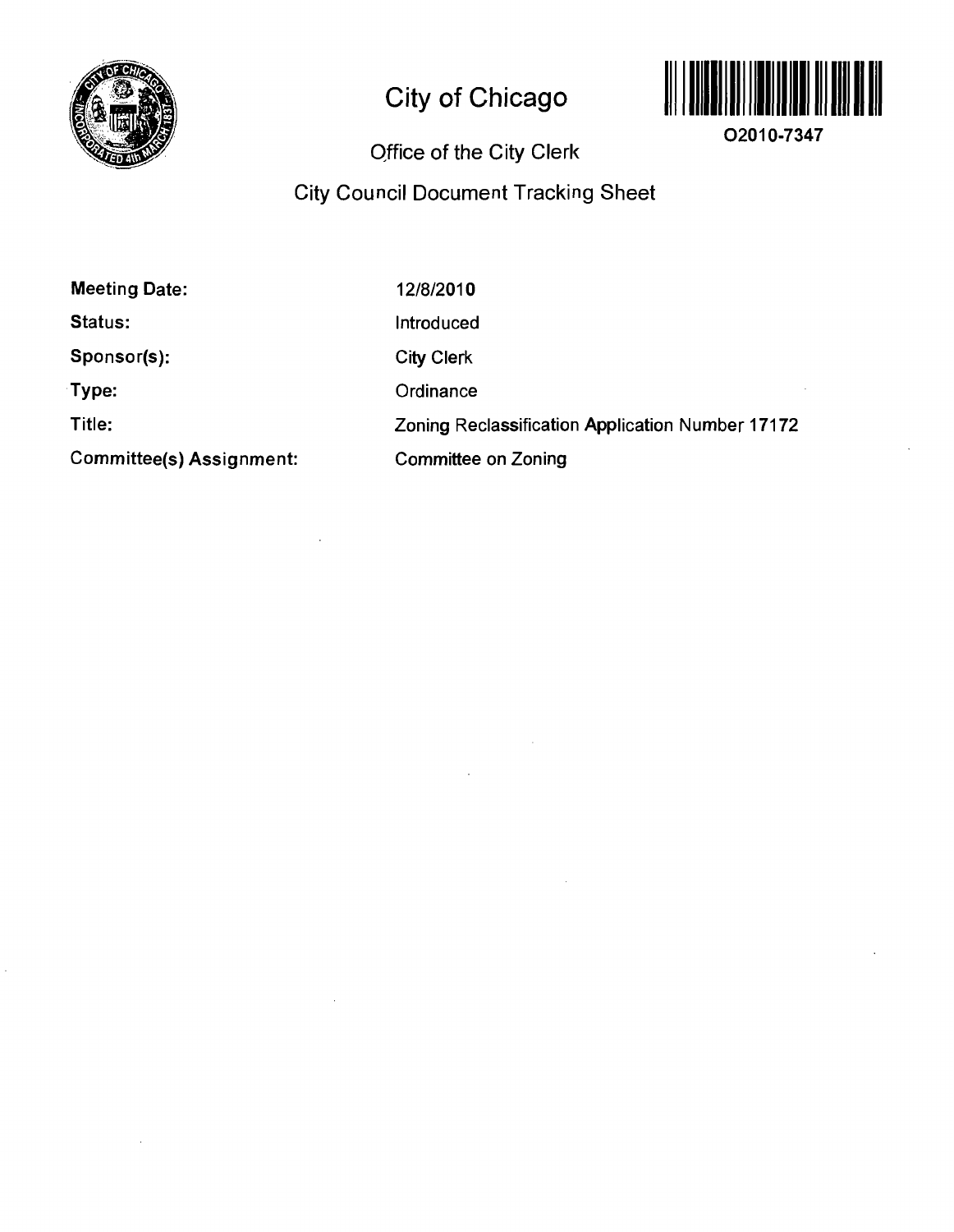# $4/7172$ <br> $10+0$ <br> $12-8-18$

### CITY OF CHICAGO

### APPLICATION FOR AN AMENDMENT TO THE CHICAGO ZONING ORDINANCE

### 1. ADDRESS of the property Applicant is seeking to rezone:

 $\hat{\Sigma}$ 

 $\sim 200$ 

 $\mathbf{r}$ 

|                       | $2034 - 2038$ N Sheffield                                                                                                                                                |  |  |
|-----------------------|--------------------------------------------------------------------------------------------------------------------------------------------------------------------------|--|--|
|                       | Ward Number that property is located in: $\frac{43^{rd}}{12.5}$                                                                                                          |  |  |
|                       | APPLICANT 2034-2038 N Sheffield LLC                                                                                                                                      |  |  |
|                       | ADDRESS 11620 W 139 <sup>th</sup> Street 11620 W 139 <sup>th</sup> Street                                                                                                |  |  |
|                       | CITY_Orland Park _________ STATE ______ Illinois _______ ZIP CODE ___ 60467                                                                                              |  |  |
|                       | PHONE 708-514-0990 CONTACT PERSON Scott Bates                                                                                                                            |  |  |
| applicant to proceed. | Applicant is not the owner of the property, please provide the following information<br>regarding the owner and attach written authorization from the owner allowing the |  |  |
|                       | OWNER                                                                                                                                                                    |  |  |
|                       | ADDRESS                                                                                                                                                                  |  |  |
|                       | $CITY$ $STATE$ $ZIP$ $CODE$                                                                                                                                              |  |  |
|                       |                                                                                                                                                                          |  |  |
|                       | If the Applicant/Owner of the property has obtained a lawyer as their representative for<br>the rezoning, please provide the following information:                      |  |  |
|                       | ATTORNEY Thomas S. Moore                                                                                                                                                 |  |  |
|                       | ADDRESS 111 W Washington Suite 1100 CITY Chicago                                                                                                                         |  |  |
|                       | CITY Chicago STATE IL ZIP CODE 60602                                                                                                                                     |  |  |
|                       | PHONE 312-251-1500 FAX 312-251-1500                                                                                                                                      |  |  |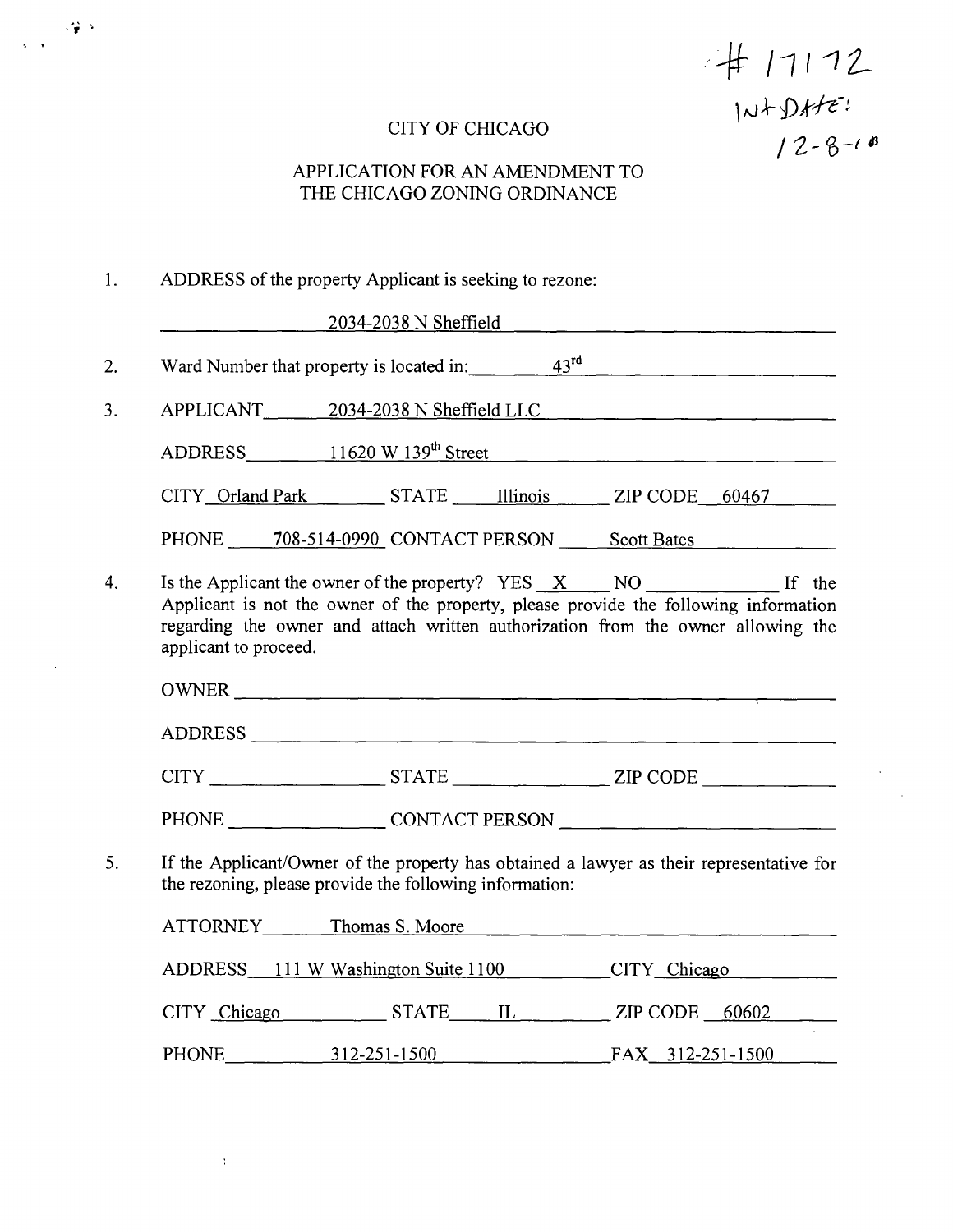### **ORDINANCE**

### BE IT ORDAINED BY THE CITY COUNCIL OF THE CITY OF CHICAGO:

SECTION 1. Title 17 of the Municipal Code of Chicago, the Chicago Zoning Ordinance, is hereby amended by changing all of the RT4 Residential Two-Flat, Townhouse and Multi-Unit District symbols and indications as shown on Map No. 5-G in area bound by

The alley next West and parallel to North Sheffield Avenue, a line 175 feet South of and parallel to West Dickens Avenue, North Sheffield Avenue, a line 250 feet South of and parallel to West Dickens Avenue.

to those of a RM4.5 Residential Multi-Unit District.

SECTION 2. This ordinance takes effect after its passage and approval.

Common Address of Property: 2034-2038 N Sheffield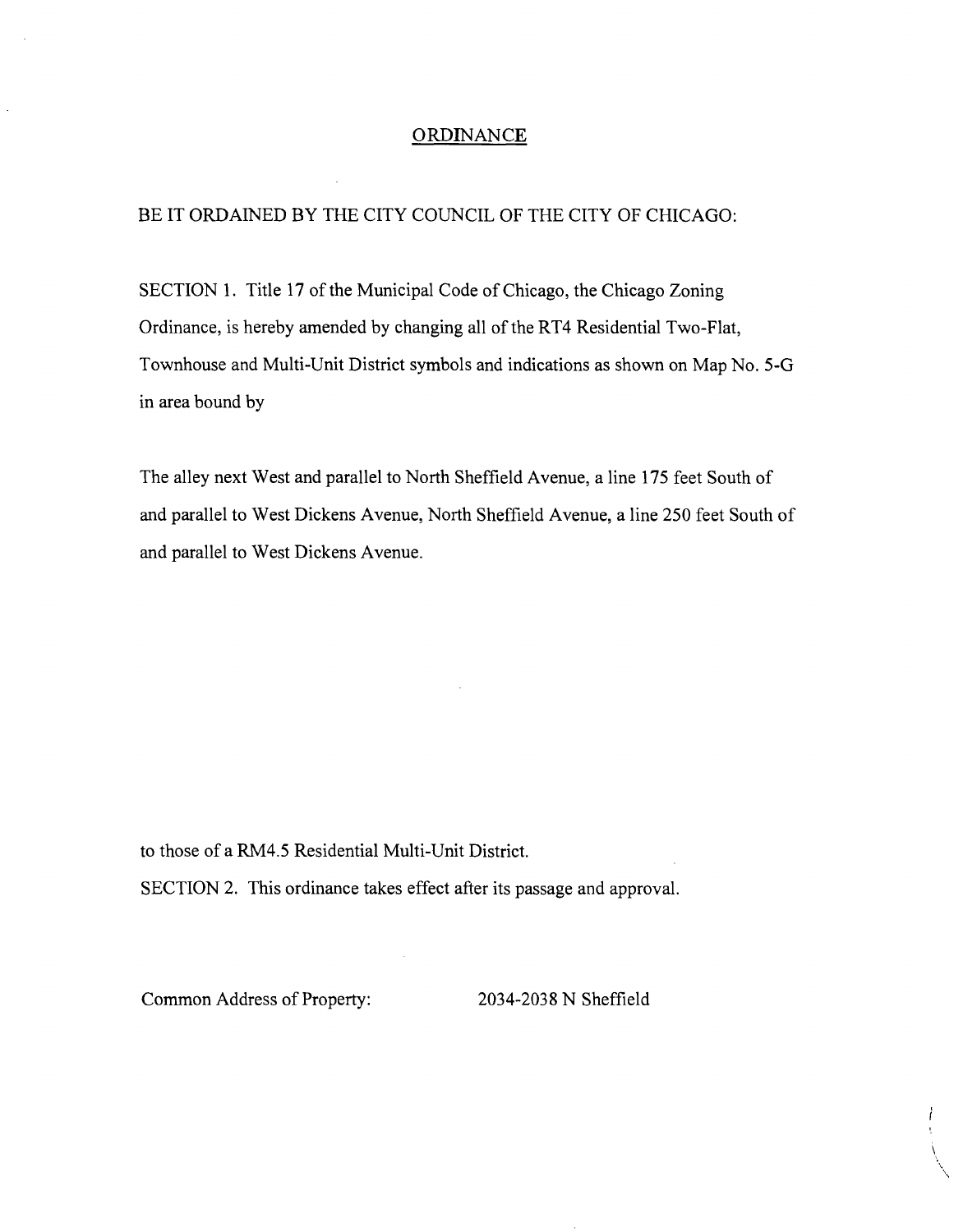6. If the applicant is a legal entity (Corporation, LLC, Partnership, Etc.) please provide the names of all owners as disclosed on the Economic Disclosure Statements.

| <b>Lizeth Bates</b>                                                                                                                                                        |           |                                                                                          |  |
|----------------------------------------------------------------------------------------------------------------------------------------------------------------------------|-----------|------------------------------------------------------------------------------------------|--|
|                                                                                                                                                                            |           |                                                                                          |  |
|                                                                                                                                                                            |           |                                                                                          |  |
|                                                                                                                                                                            |           |                                                                                          |  |
|                                                                                                                                                                            |           |                                                                                          |  |
|                                                                                                                                                                            |           |                                                                                          |  |
| On what date did the owner acquire legal title to the subject property? 7/17/2009                                                                                          |           |                                                                                          |  |
| Has the present owner previously rezoned this property? If Yes, when?                                                                                                      |           |                                                                                          |  |
|                                                                                                                                                                            | <b>No</b> |                                                                                          |  |
|                                                                                                                                                                            |           |                                                                                          |  |
|                                                                                                                                                                            |           |                                                                                          |  |
| Present Zoning District RT4 Proposed Zoning District RM4.5                                                                                                                 |           |                                                                                          |  |
|                                                                                                                                                                            |           |                                                                                          |  |
| Lot size in square feet (or dimensions?) $75 \times 124$                                                                                                                   |           |                                                                                          |  |
| Current Use of the property Three built residential three dwelling unit buildings not yet                                                                                  |           |                                                                                          |  |
| occupied residential brick buildings.                                                                                                                                      |           |                                                                                          |  |
| Reason for rezoning the subject property: The three residential, three dwelling unit<br>buildings on three separate zoning lots each currently is over built exceeding the |           |                                                                                          |  |
| allowable floor area for that zoning lot in a RT4 zoning district. As built plans will be                                                                                  |           |                                                                                          |  |
| submitted for permits under the new RM4.5 zoning which, will be within the allowable                                                                                       |           |                                                                                          |  |
| floor area for each zoning lot in a RM4.5 zoning district.                                                                                                                 |           |                                                                                          |  |
| Describe the proposed use of the property after the rezoning. Indicate the number of                                                                                       |           |                                                                                          |  |
| dwelling units; number of parking spaces; approximate square footage of any commercial                                                                                     |           |                                                                                          |  |
| space; and height of the proposed building. (BE SPECIFIC)                                                                                                                  |           |                                                                                          |  |
|                                                                                                                                                                            |           | Three residential buildings with 3 condominium units in each and three parking spaces in |  |

14. On May  $14<sup>th</sup>$ , 2007, the Chicago City Council passed the affordable Requirements Ordinance (ARO) that requires on-site affordable housing units or a financial contribution if residential housing projects receive a zoning change under certain circumstances. Based on the lot size of the project in question and the proposed zoning classification, is this project subject to the Affordable Requirements Ordinance? (See Fact Sheet for more information).

 $YES$  NO  $X$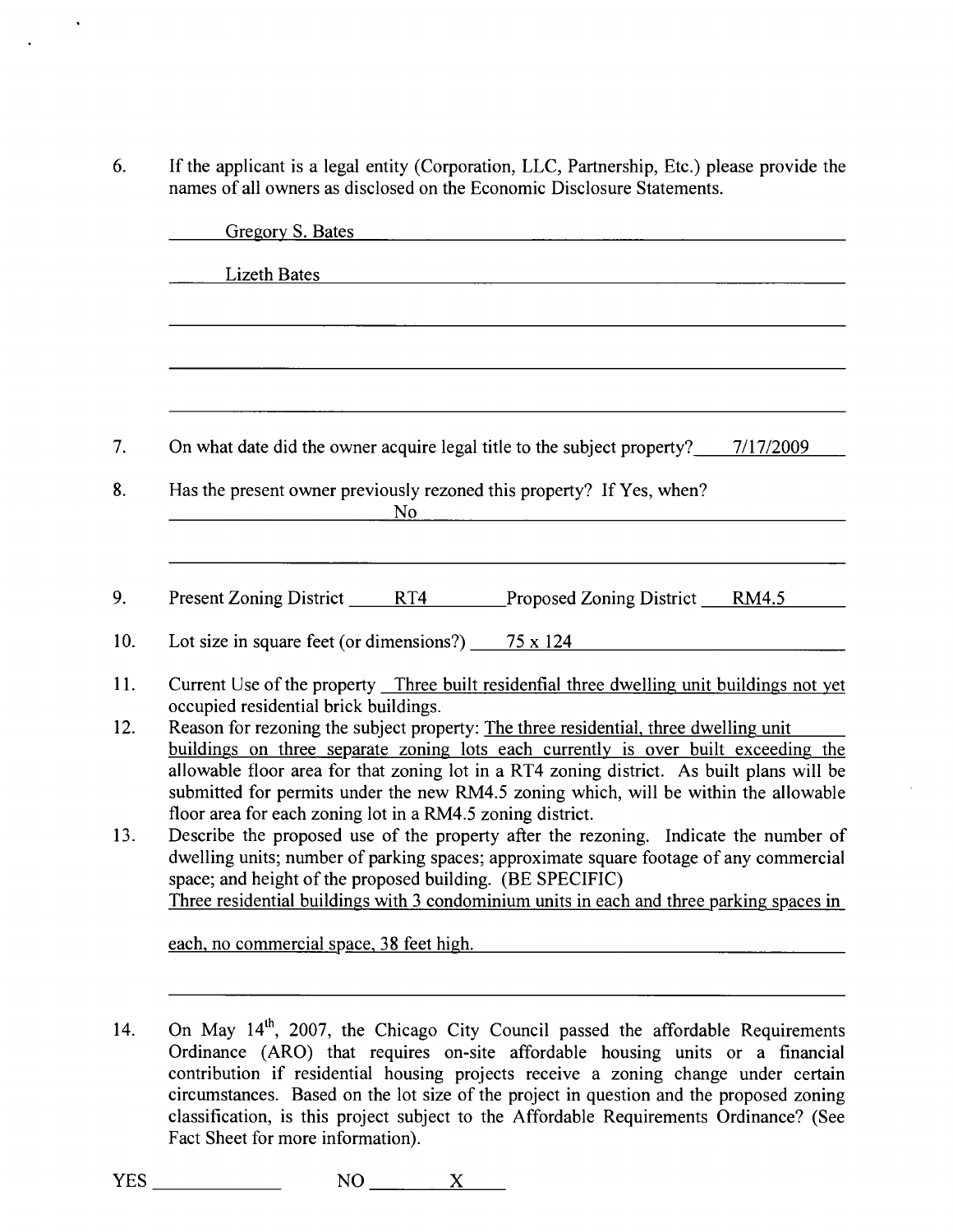### COUNTY OF COOK STATE OF ILLINOIS

 $\mathbf{r}$ 

Gregory S. Bates \_\_\_, being first duly sworn on oath, states that all of the above statements and the statements contained in the documents submitted herewith are tme and correct.

Signature of Applicant

Subscribed and Swom to before me this

 $194^{\circ}$  day of *November*, 20 %. Heather Hasennie

Notary Public

OFFICIAL SEAL HEATHER HASENMILLER NOTARY PUBLIC - STATE OF ILLINOIS MY COMMISSION EXPIRES: 11/13/11

**For Office Use Only** 

Date of Introduction: New York Changes and Security Changes and Security Changes and Security Changes and Security Changes and Security Changes and Security Changes and Security Changes and Security Changes and Security Ch

File Number: 1988

Ward: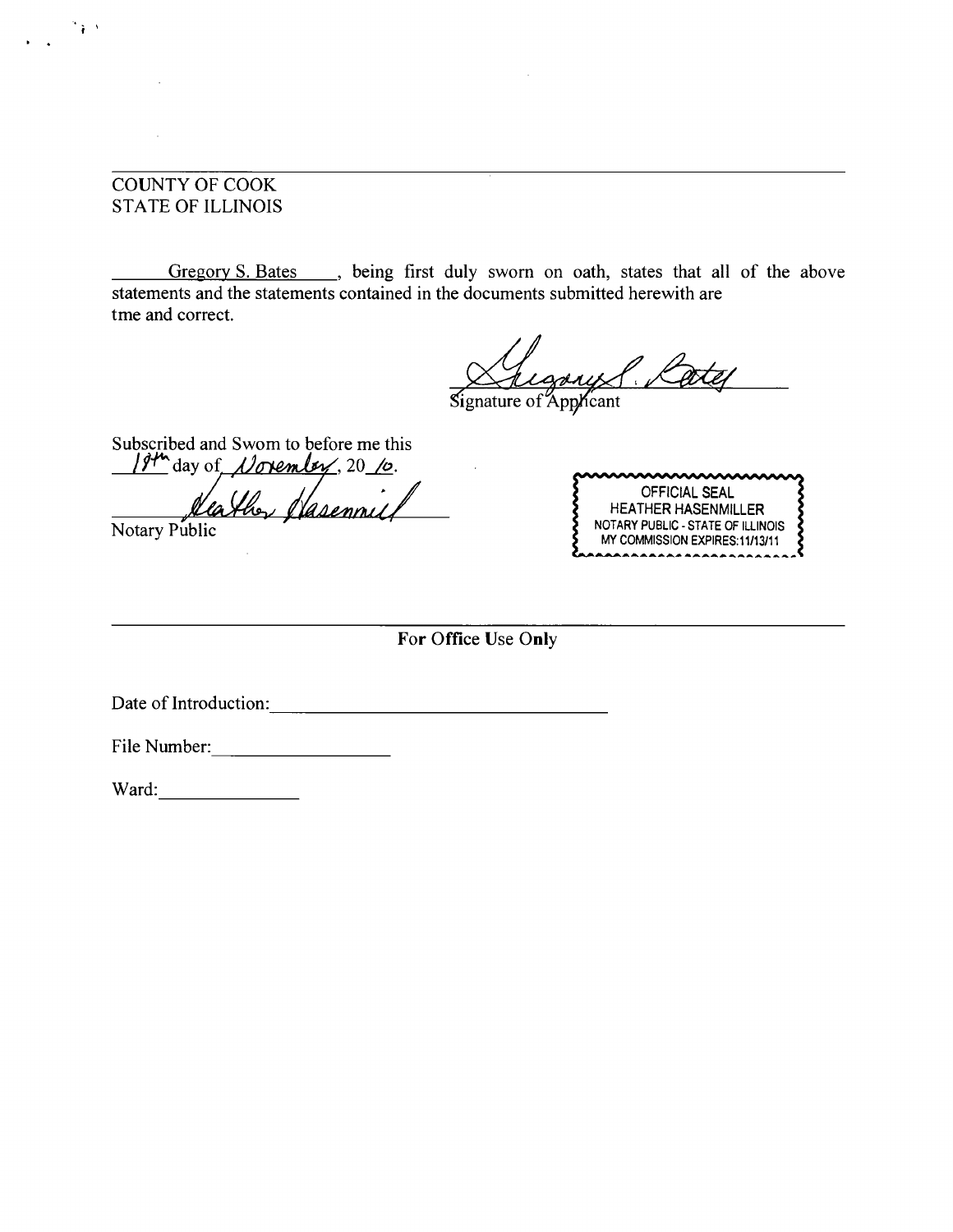### "WRITTEN NOTICE" FORM OF AFFIDAVIT (Section 17-13-0107)

November 29, 2010

Honorable Daniel Solis Chairman, Committee on Zoning 121 North LaSalle Street Room 304, City Hall Chicago, Illinois 60602

The undersigned, Thomas S. Moore swom on oath, deposes and says the following: , being first duly

The undersigned certifies that he has complied with the requirements of Sec. 17-13-0107, of the Chicago Zoning Ordinance, by sending written notice to such owners who appear to be the owners of the property within the subject area not solely owned by the applicant, and to the owners of all property within 250 feet in each direction of the lot line of the subject property, exclusive of public roads, streets, alleys and other public ways, or a total distance limited to 400 feet. Said "written notice" was sent by First Class U.S. Mail, no more than 30 days before filing the application.

The undersigned certifies that the notice contained the address of the property sought to be rezoned; a statement of the intended use of the property; the name and address of the applicant; the name and address of the owner; and a statement that the applicant intends to file the application for a change in zoning on approximately  $N$  November 29, 2010.

The undersigned certifies that the applicant has made and bona fide effort to determine the addresses of the parties to be notified under Section 17-13-0107 of the Chicago Zoning Ordinance, and that the accompanying list of names and addresses of surrounding property owners within 250 feet of the subject site is a complete list containing the names and addresses of the people required to be served.

Thomas<sub>1</sub>S Moore

*Subscribed and Swom to before me* this 29th day of *Inversely*. 20*/o* 

Notary Public W;\FORMS\Zoning Forms\Zoning Change\FormAil 11.9-3.1 wpd

OFFiCiAL SEAL HEATHER HASENMILLER PUBLIC-STATE OF ILLINOIS MY COMMISSION EXPIRES:11/13/11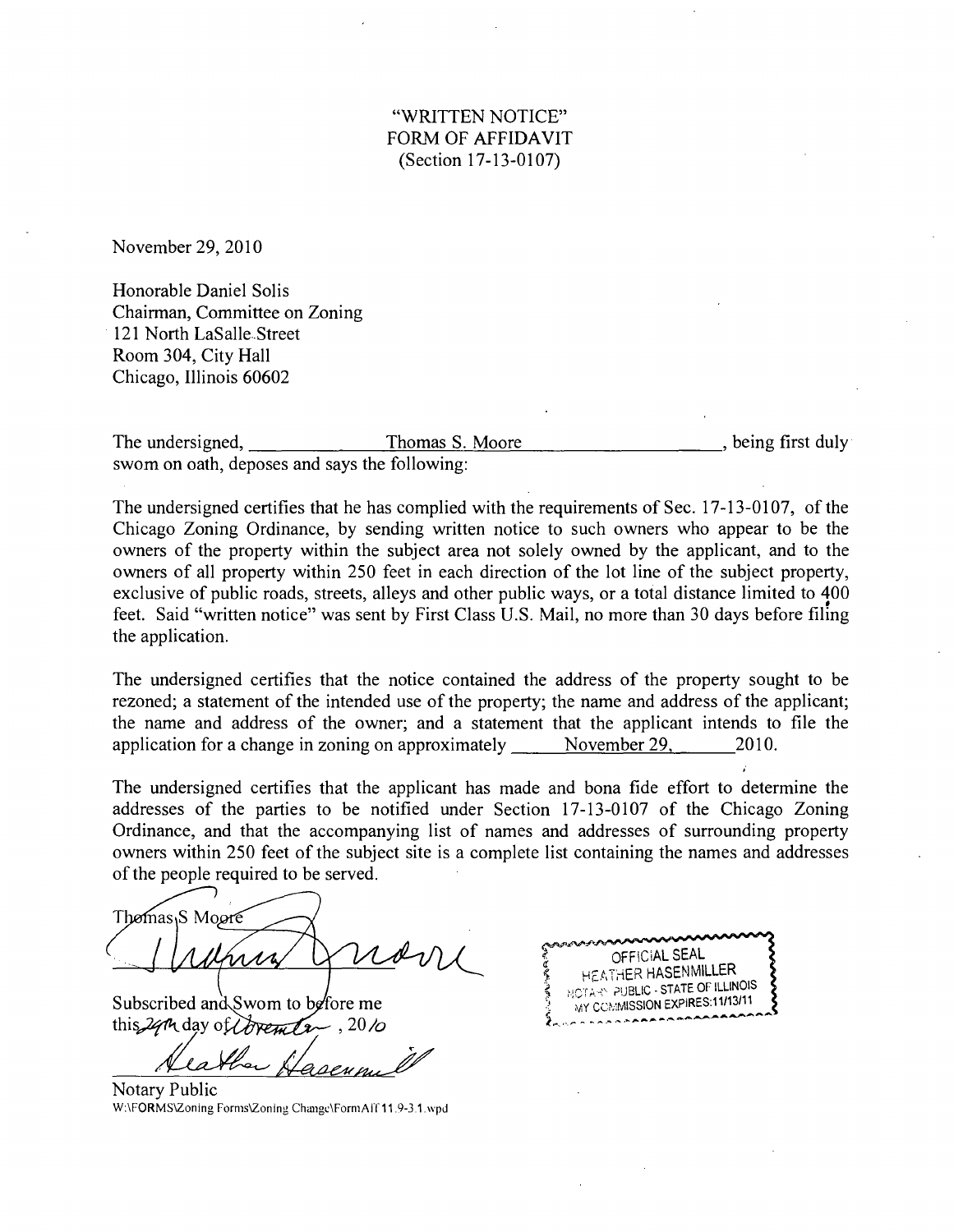ANDERSON & MOORE, P,C,

ATTORNEYS AT LAW

111 WEST WASHINGTON STREET, SUITE 1100 CHICAGO, ILLINOIS 60602

THOMAS S. MOORE THOMAS S. MOORE **EXAMPLE ANDERSON** FACSIMILE (312) 251-1509

November 29, 2010

To Property Owner or Resident:

In accordance with requirements for an Amendment to the Chicago Zoning Ordinance, specifically Section 17-13-0107, please be informed that on or about November 29, 2010, the undersigned will file an applicafion for a change in zoning from RT4 to RM4.5 on behalf of for the property located at 2034-38 N Sheffield.

While substantially complete, constmction of these three buildings, each containing three residential units, has been stopped for almost a year because these buildings were over built. The applicant now seeks to submit revised plans and obtain permits for the three buildings built at this location. The floor area of each building exceeds that allowed in an RT4 Zoning District but would conform to the floor area allowed in a RM4.5 District. Each building will remain a three unit residential building, the same size as it is now. The applicant has agreed to apply to retum the zoning to RT4 as soon as he can obtain proper permits.

The owner of the property is 2034-2038 n Sheffield LLC whose business address is 11620 W 139<sup>th</sup> Street; Orland Park, IL 60467. You can reach Scott Bates at 708-514-0990 if you have any quesfions.

I am the attomey for the applicant and can be reached at the above number if you have any questions.

Please note the applicant is not seeking to rezone or purchase your property. The applicant is required by law to send this notice because you own property within 250 feet of the property to be rezoned.

Sincerel roy Thomas S. Moore

TSM:hah W.\FORMS\Zoning Fomis\Zoning Change\NeighborLtr.\vpd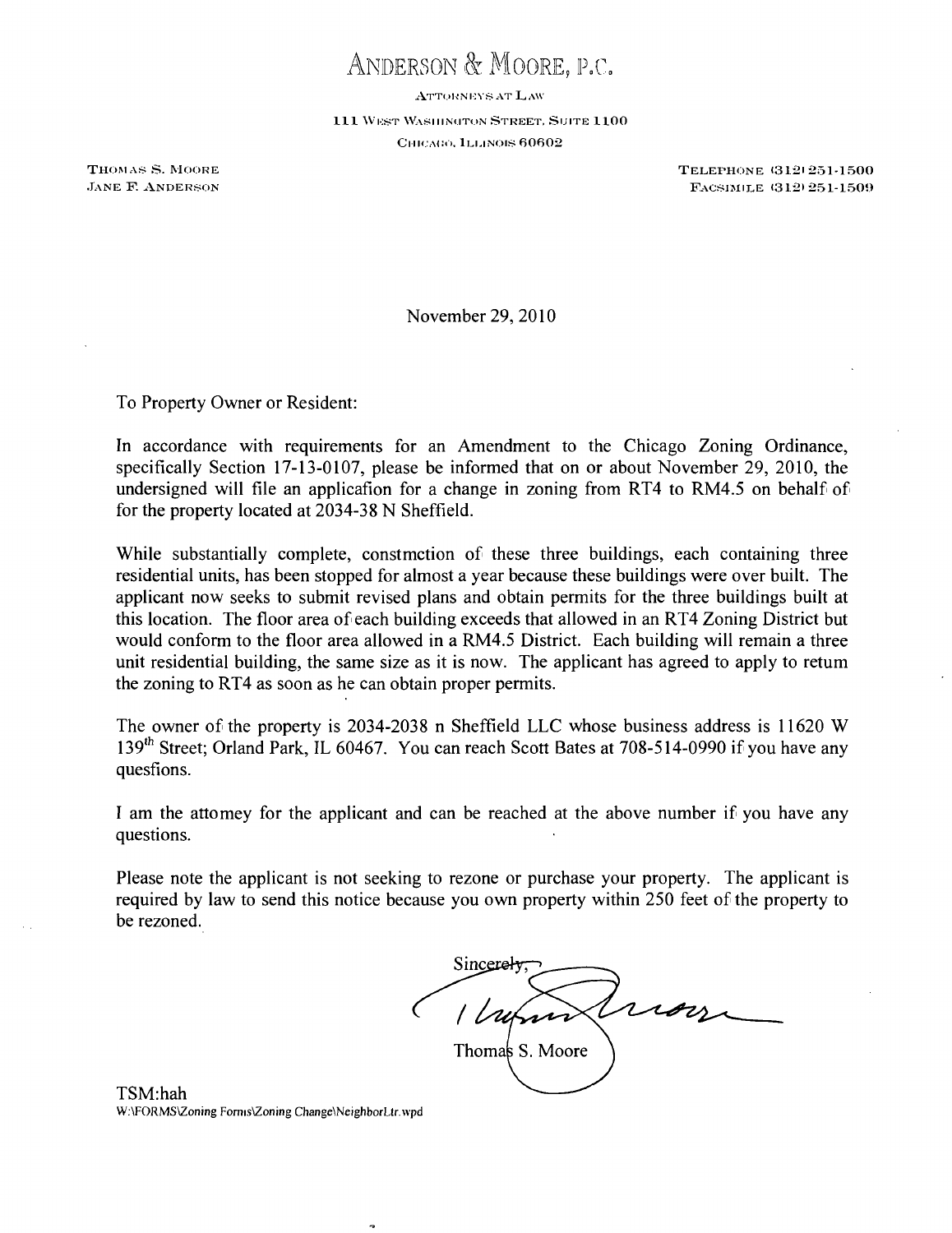### **CITY OF CHICAGO ECONOMIC DISCLOSURE STATEMENT AND AFFIDAVIT**

### **SECTION I -GENERAL INFORMATION**

A. Legal name of Disclosing Party submitting this EDS. Include d/b/a/ if applicable:

2034-2038 N Sheffield LLC

Check ONE of the following three boxes:

Indicate whether Disclosing Party submitting this EDS is:

1. [X] the Applicant

OR

2. [ ] a legal entity holding a direct or indirect interest in the Applicant. State the legal name of the Applicant in which Disclosing Party holds an interest:

OR

3. [ ] a specified legal entity with a right of control (see Section II.B.l .b) State the legal name of the entity in which Disclosing Party holds a right of control: <u> 1950 - Johann John Stone, mars et al. (b. 1950)</u>

B. Business address of Disclosing Party: 11620 W 139<sup>th</sup> Street Oriand Park. IL 60467

C. Telephone: 708-514-0990 Fax: Email.

D. Name of contact person: Scott Bates

E. Federal Employer Identification No. (if you have one):

 $\mathcal{L}^{\mathcal{L}}(\mathcal{L}^{\mathcal{L}})$  and  $\mathcal{L}^{\mathcal{L}}(\mathcal{L}^{\mathcal{L}})$ 

F. Brief description of contract, transition or other undertaking (referted to below as the "Matter") to which this EDS pertains. (Include project number and location of property, if applicable):

Zoning Change-2034-2038 N Sheffield

G. Which City agency or department is requesting this EDS? Zoning/Planning

If the Matter is a contract being handled by the City's Department of Procurement Services, please complete the following:

Specification # and Contract #

Ver. 11-01-05 Page 1 of 13

 $\frac{1}{2} \frac{1}{2} \frac{1}{2} \frac{1}{2}$ 

والمورود والمساجد والمراد

a ancient contract semi-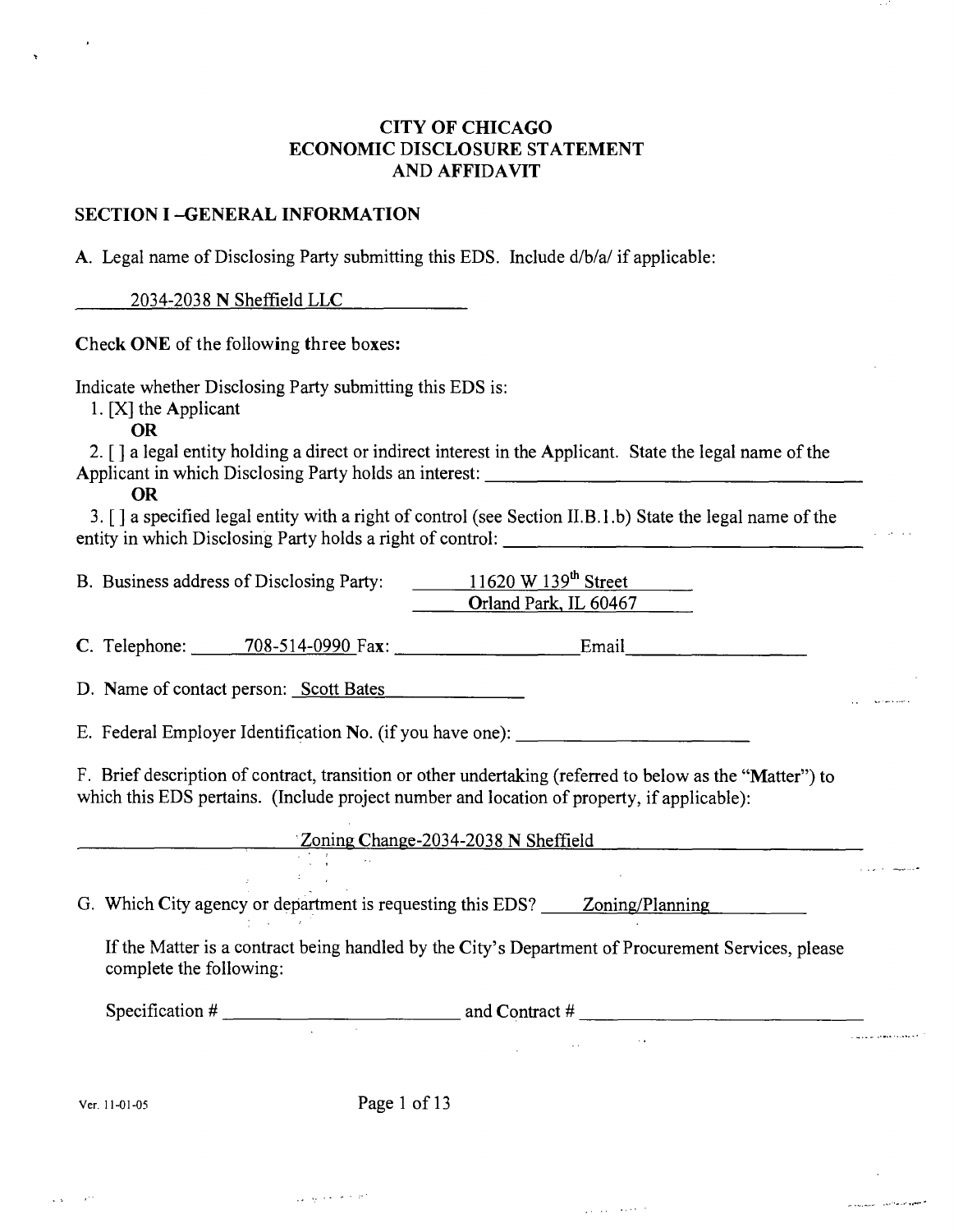### **SECTION II - DISCLOSURE OF OWNERSHIP INTERESTS**

### A. NATURE OF DISCLOSING PARTY

| 1. Indicate the nature of the Disclosing Party: |                                                          |
|-------------------------------------------------|----------------------------------------------------------|
| [ ] Person                                      | [X] Limited liability company*                           |
| [] Publicly registered business corporation     | [ ] Limited liability partnership*                       |
| [] Privately held business corporation          | [ ] Joint venture*                                       |
| [ ] Sole proprietorship                         | [] Not-for-profit corporation                            |
| [] General partnership*                         | (Is the not-for-profit corporation also a $501(c)(3)$ )? |
| [] Limited partnership*                         | $\lceil \cdot \rceil$ Yes<br>$\log$                      |
| $\lceil$ Trust                                  | $\lceil$ Other (please specify)                          |
|                                                 |                                                          |

\*Note B.l.b below

2. For legal entities, the state (or foreign country) of incorporation or organization, if applicable:

Illinois

3. For legal entities not organized in the State of Illinois: Has the organization registered to do business in the State of Illinois as a foreign entity?

 $[$  ] Yes  $[$   $]$  No  $[$   $X]$  N/A

### B. IF THE DISCLOSING PARTY IS A LEGAL ENTITY:

1 .a. List below the full names and title of all executive officers and all directors of the entity. For not-for-profit corporations, also list below all members, if any, which are legal entities. If there are no such members, write "no members." For trusts, estates or other similar enfities, list below the legal tifieholder(s).

| Name                | Title  |  |
|---------------------|--------|--|
| Gregory S. Bates    | Member |  |
| <b>Lizeth Bates</b> | Member |  |
|                     |        |  |
|                     |        |  |

1 .b. If you checked "General partnership," "Limited partnership," "Limited liability company," "Limited liability partnership" or "Joint venture" in response to Item A.l . above (Nature of Disclosing Party), list below the name and title of each general partner, managing member, manager or any other person or entity that controls the day-to-day management of the Disclosing Party. NOTE: Each legal entity listed below must submit an EDS on its own behalf.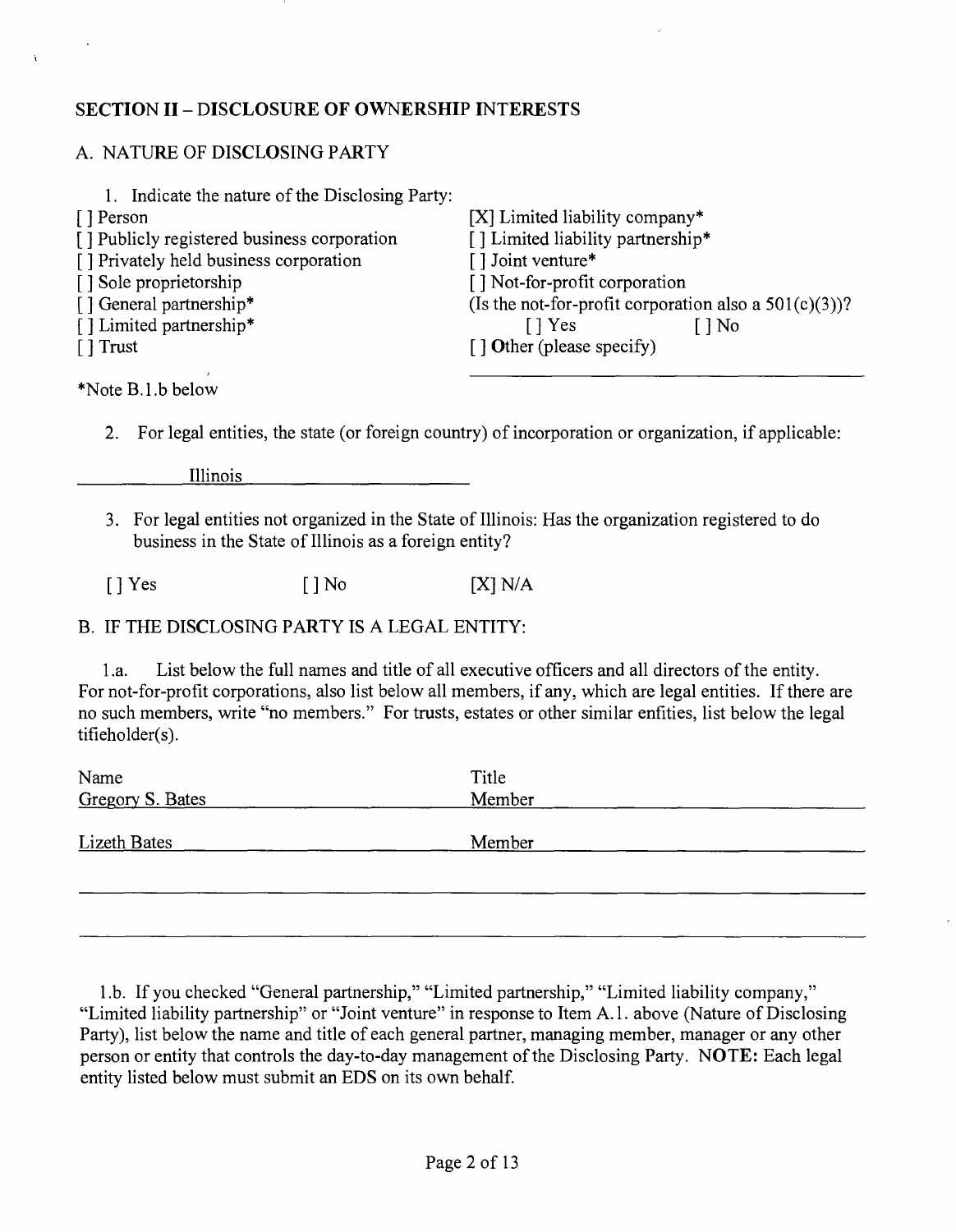| Name                | Title  |
|---------------------|--------|
| Gregory S. Bates    | Member |
| <b>Lizeth Bates</b> | Member |

2. Please provide the following information concerning each person or entity having a direct or indirect beneficial interest (including ownership) in excess of 7.5% of the Disclosing Party. Examples of such an interest include shares in a corporation, partnership interest in a partnership or joint venture, interest of a member or manager in a limited liability company, or interest of a beneficiary of a trust, estate or other similar entity. If none, state "None." NOTE: Pursuant to Section 2-154-030 of the Municipal Code of Chicago ("Municipal Code"), the City may require any such additional information from any applicant which is reasonably intended to achieve full disclosure.

| Name             | <b>Business Address</b>                                 | Percentage Interest in the<br><b>Disclosing Property</b> |            |
|------------------|---------------------------------------------------------|----------------------------------------------------------|------------|
| Gregory S. Bates | 11620 W 139 <sup>th</sup> Street; Orland Park, IL 60467 |                                                          | <b>50%</b> |
| Lizeth Bates     | 11620 W 139 <sup>th</sup> Street; Orland Park, IL 60467 |                                                          | 50%        |
|                  |                                                         |                                                          |            |
|                  |                                                         |                                                          |            |

### **SECTION III - BUSINESS RELATIONSHIPS WITH CITY ELECTED OFFICIALS**

Has the Disclosing Party has a "business relafionship." as defined in Chapter 2-156 of the Municipal Code, with any City elected official in the 12 months before the date this EDS is signed?

 $[ ] Yes$   $[ X ] No$ 

If yes, please identify below the name(s) of such City elected official(s) and describe such relationship(s):

### **SECTION IV - DISCLOSURE OF SUBCONTRACTORS & OTHER RETAINED PARTIES**

The Disclosing Party must disclose the name and business address of each subcontractor, attomey, lobbyist, accountant, consultant and any other person or entity whom the Disclosing party has retained or expects to retain in connection with the Matter, as well as the nature of the relationship, and the total amount of the fees paid or esfimated to be paid. The Disclosing Party is not required to disclose employees who are paid solely through the Disclosing Party's regular payroll.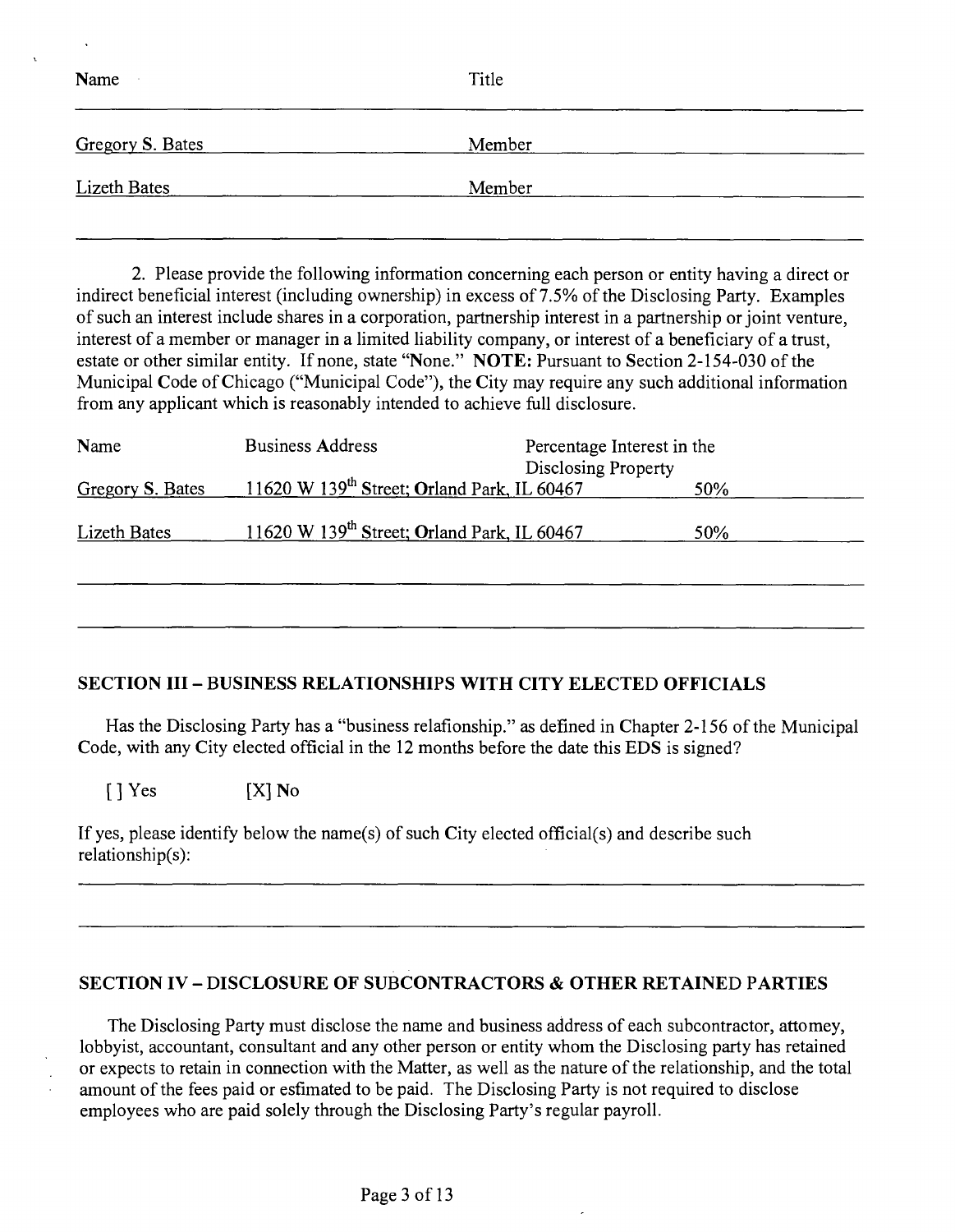"Lobbyist" means any person or entity who undertakes to influence any legislative or administrative action on behalf of any person or enfity other than: (1) a not-for-profit entity, on an unpaid basis, or (2) himself "Lobbyist" also means any person or entity any part of whose duties as an employee of another includes undertaking to influence any legislative or administrative action.

If the Disclosing Party is uncertain whether a disclosure is required under this Section, the Disclosing Party, must either ask the City whether disclosure is required or make the disclosure.

| Name<br>(indicate whether)<br>retained or anticipated<br>to be retained) | <b>Business</b><br>Address | Relationship to Disclosing Party<br>(subcontractor, attomey,<br>Lobbyist, etc) | Fees<br>(indicate whether).<br>paid or estimated) |
|--------------------------------------------------------------------------|----------------------------|--------------------------------------------------------------------------------|---------------------------------------------------|
|                                                                          |                            | Anderson & Moore-Attomey 111 W Washington Ste 1100; Chicago, IL 60602          | Estimated to be                                   |
|                                                                          |                            |                                                                                | \$5,000                                           |
|                                                                          |                            |                                                                                |                                                   |
|                                                                          |                            |                                                                                |                                                   |
|                                                                          |                            |                                                                                |                                                   |

(Add sheets if necessary)

[] Check here if the Disclosing party has not retained, nor expects to retain, any such persons or entities.

### **SECTION V - CERTIFICATIONS**

### A. COURT-ORDERED CHILD SUPPORT COMPLIANCE

Under Municipal Code Section 2-92-415, substantial owners of business entities that contract with the City must remain in compliance with their child support obligations throughout the term of the contract.

Has any person who directly or indirectly owns 10% or more of the Disclosing Party been declared in arrearage on any child support obligations by any Illinois court of competent jurisdiction?

[ ] Yes [X] No [ ] No person owns 10% or more of the Disclosing Party.

If "Yes," has the person entered into a court-approved agreement for payment of all support owned and is the person in compliance with that agreement?

 $[ ]$  Yes  $[ ]$  No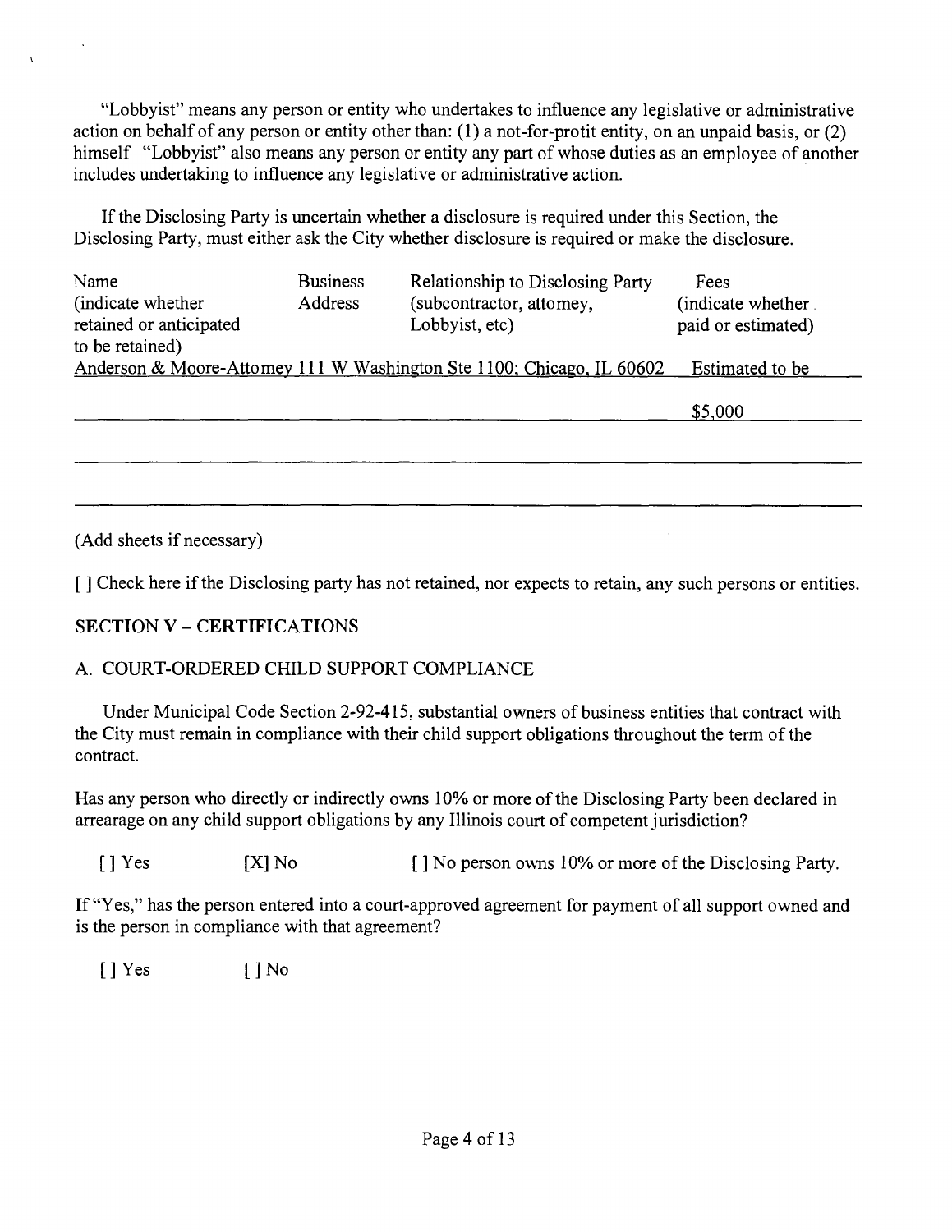### B. FURTHER CERTIFICATIONS

- 1. The Disclosing Party and, if the Disclosing Party is a legal entity, all of those persons or entities identified in Section II.B.1. of this EDS:
- a. are not presently debarred, suspended, proposed for debarment, declared ineligible or voluntarily excluded from any transactions by any federal, state or local unit of govemment;
- b. have not, within a five-year period preceding that date of this EDS, been convicted of a criminal offense, adjudged guilty, or had a civil judgment rendered against them in connection with: obtaining, attempting to obtain, or performing a public (federal, state or local) transaction or contract under a public transaction; a violation of federal or state antitmst statutes; fraud; embezzlement; theft; forgery; bribery; falsificafion or destmcfion of records; making false statements; or receiving stolen property;
- c. are not presently indicted for or otherwise criminally or civilly charges by a govemmental entity (federal, state or local) with commission of any of the offenses enumerated in clause B.l.b. of this Section V;
- d. have not, within a five-year period preceding the date of this EDS, had one or more public transaction (federal, state or local) terminated for cause or default; and
- e. have not, within a five-year period preceding the date of this EDS, been convicted, adjudged guilty, or found liable in a civil proceeding, or in any criminal or civil action, including actions conceming environmental violations, instituted by the City or by the federal govemment, any state, or any other unit of local govemment.
- 2. The certificafions in subparts 2, 3 and 4 concem:
- the Disclosing Party;
- any "Applicable Party" (meaning any party participating in the performance of the Matter, including but not limited to any person or legal entities disclosed under Secfion IV, "Disclosure of Subcontractors and Other Retained Parties");
- any "Affiliated Entity" (meaning a person or entity that, directly or indirectly: controls the  $\Box$ Disclosing Party, is controlled by the Disclosing Party, or is, with the Disclosing Party, under common control of another person or entity. Indicia of control include, without limitation: interlocking management or ownership; identity of interests among family members, shared facilities and equipment; common use of employees; or organization of a business entity following the ineligibility of a business entity to do business with federal or state or local govemment, including the City, using substantially the same management, ownership, or principals as the ineligible entity) with respect to Applicable Parties, the term Affiliated Entity means a person or entity that directly or indirectly controls the Applicable Party, is controlled by it, or, with the Applicable Party, is under common control of another person or entity;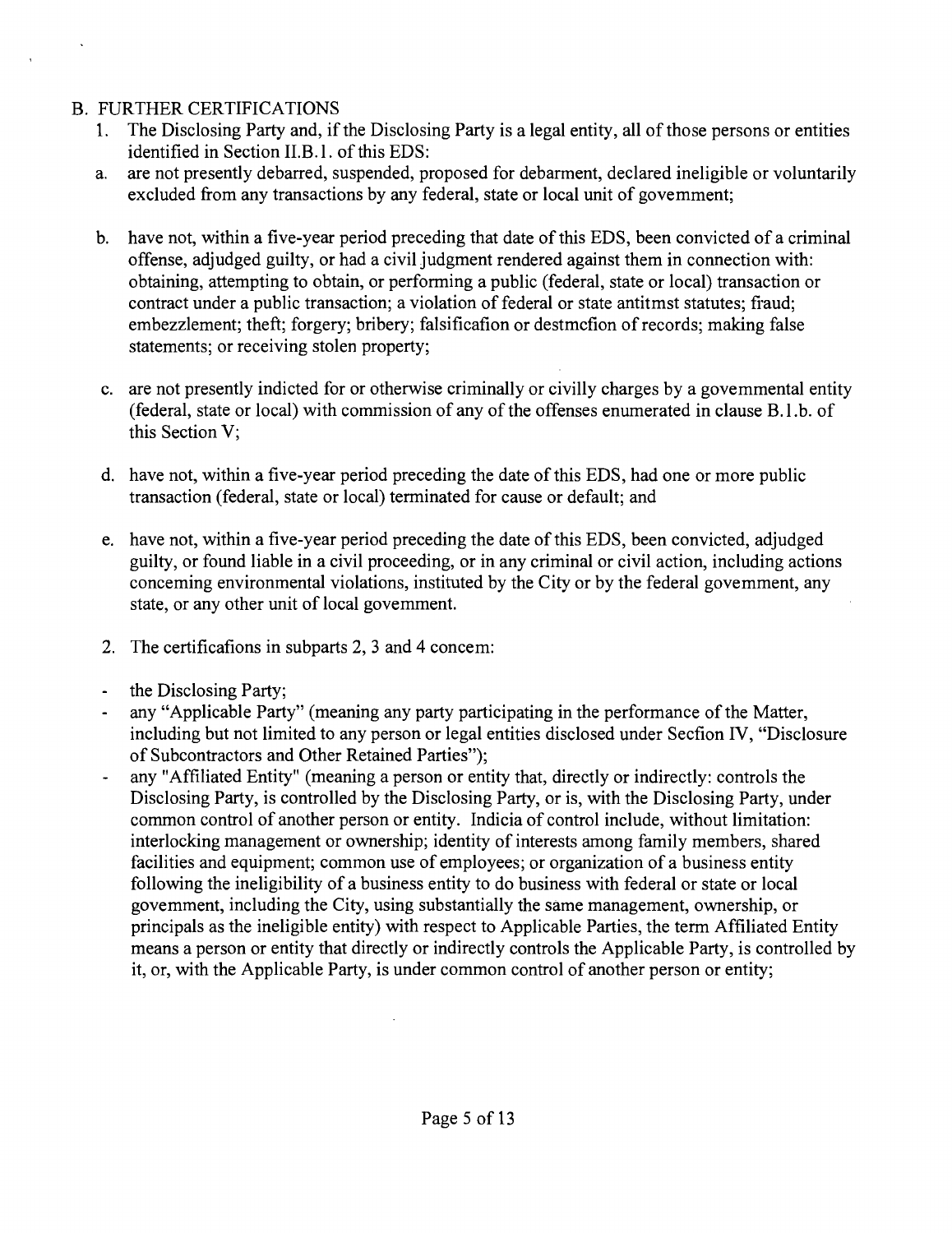any responsible official of the Disclosing Party, any Applicable Party or any Affiliated Entity or any other official, agent or employee of the Disclosing Party, any Applicable Party or any Affiliated Entity, acting pursuant to the direction or authorization of a responsible official of the Disclosing Party, any Applicable Party or any Affiliated Entity (collecfively "Agents").

 $\ddot{\phantom{a}}$ 

 $\ddot{\ddot{\mathrm{r}}}$ 

Neither the Disclosing Party, nor any Applicable Party, nor any Affiliated Entity of either the Disclosing Party or any Applicable Party nor any Agents have, during the five years before the date this EDS is signed, or, with respect to an Applicable Party, an Applicable Party, an Affiliated Entity, or an Affiliated Entity's contract or engagement in connecfion with the Matter:

- a. bribed or attempted to bribe, or been convicted or adjudged guilty of bribery or attempting to bribe, a public officer or employee of the City, the State of Illinois, or any agency of the federal govemment or of any state or local govemment in the United Stated of America, in that officer's or employee's official capacity;
- b agreed or colluded with other bidders, or prospective bidders, or been a party to any such agreement, or been convicted or adjudged guilty of agreement or collusion among bidders or prospective bidders, in restraint of freedom of competition by agreement to bid a fixed price or otherwise; or
- c. made an admission of such conduct described in a. or b. above that is a matter of record, but have not been prosecuted for such conduct; or
- d. violated the provisions of Municipal Code Section 2-92-610 (Living Wage Ordinance).

3. Neither the Disclosing Party, Affiliated Entity or Applicable Party, or any of their employees, officials, agents or partners, is barred from contracting with any unit of state or local govemment as a result of engaging in or being convicted of (1) bid-rigging in violafion of 720 ILCS 5/33E-3; (2) bidrotafing in violafion of 720 ILCS 5/33E-4; or (3) any similar offense of any state or of the United Stated of America that contains the same elements as the offense of bid-rigging or bid-rotating.

4. Neither the Disclosing Party nor any Affiliated Entity is listed on any of the following lists maintained by the Office of Foreign Assets Control of the U.S. Department of the Treasury or the Bureau of Industry and Security of the U.S. Department of Commerce or their successors: the Specially Designated Nationals List, the Denied Persons Lists, the Unverified List, the Entity List and the Debarred List.

5. The Disclosing Party understands and shall comply with (1) the applicable requirements of the Govemmental Ethics Ordinance of the City, Title 2, Chapter 2-156 of the Municipal Code; and (2) all the applicable provisions of Chapter 2-56 of the Municipal Code (Office of the Inspector General).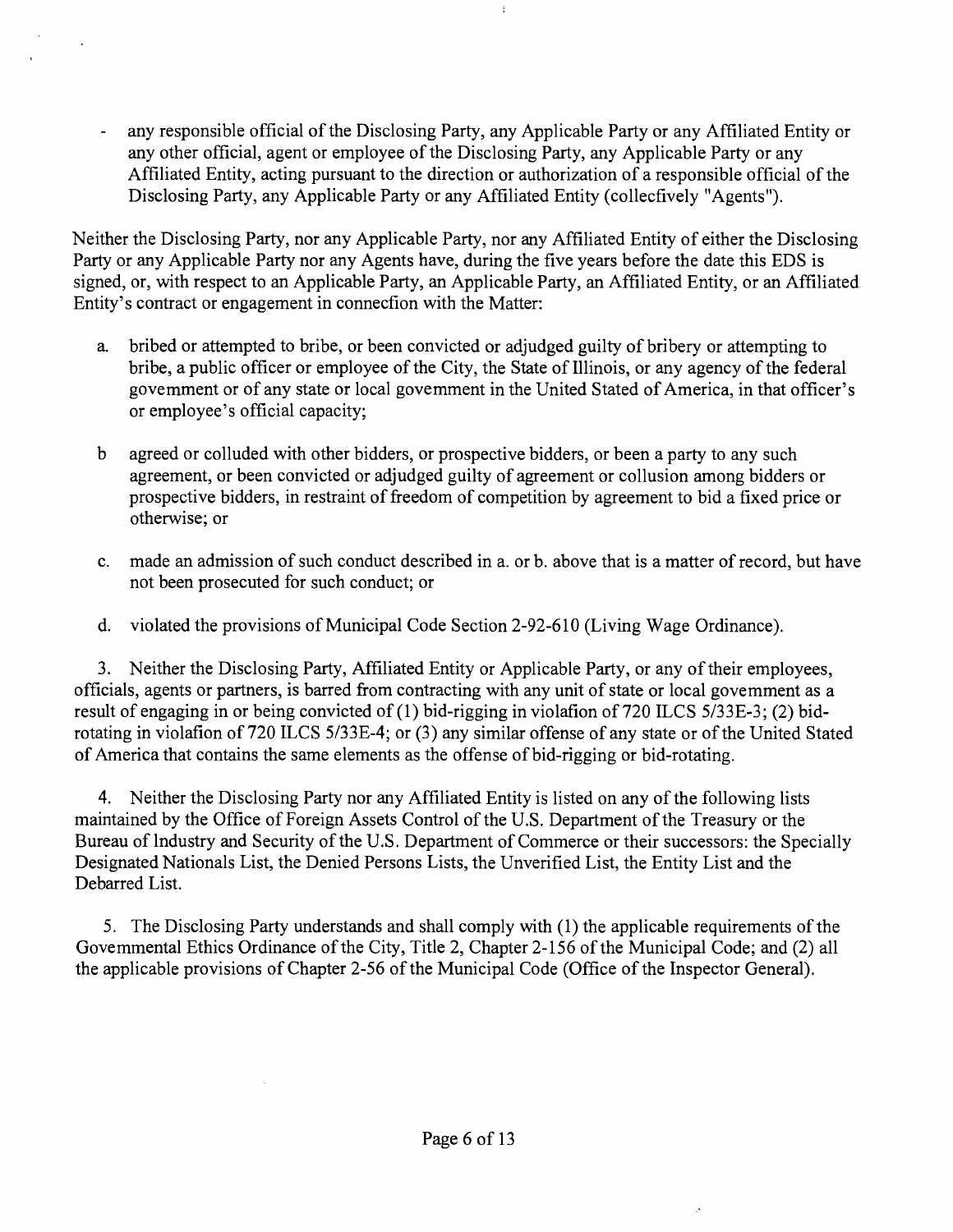6. Ifthe Disclosing Party is unable to certity to any ofthe above statements in this Part B (Further Certifications), the Disclosing Party must explain below:

If the letters "NA," the word "None," or no response appears on the lines above, it will be conclusively presumed that the Disclosing Party certified to the above statements.

## C. CERTIFICATION OF STATUS AS FINANCIAL INSTITUTION

For purposes of this Part C, under Municipal Code Section 2-32-455(b), the term "financial institution" means a bank, savings and loan association, thrift, credit union, mortgage banker, mortgage broker, tmst company, savings bank, investment bank, securities broker, municipal securities broker, securities dealer, municipal securities dealer, securities underwriter, municipal securities underwriter, investment tmst, venture capital company, bank holding company, financial services holding company, or any licensee under the Consumer Installment Loan Act, the Sales Finance Agency Act, or the Residential Mortgage Licensing Act. However, "financial institution" specifically shall not include any entity whose predominant business is the providing of tax deferred, defined contribution, pension plans to public employees in accordance with Secfions 403(b) and 457 of the Intemal Revenue code. (Additional definitions may be found in Municipal Code Section 2-32-455(b).).

### 1. CERTIFICATION

The Disclosing Party certifies that the Disclosing Party (check one)

 $[ ]$  is  $[ X ]$  is not

a "financial institufion" as defined in Secfion 2-32-455(b) of the Municipal Code.

2. If the Disclosing Party IS a financial instimtion, then the Disclosing Party pledges:

"We are not and will not become a predatory lender as defined in Chapter 2-32 of the Municipal Code. We further pledge that none of our affiliates is, and none of them will become, a predatory lender as defmed in Chapter 2-32 of the Municipal Code. We understand that becoming a predatory lender or becoming an affiliate of a predatory lender may result in the loss of the privilege of doing business with the City."

If the Disclosing Party is unable to make this pledge because it or any of its affiliates (as defined in Section 2-32-455(b) of the Municipal Code) is a predatory lender within the meaning of Chapter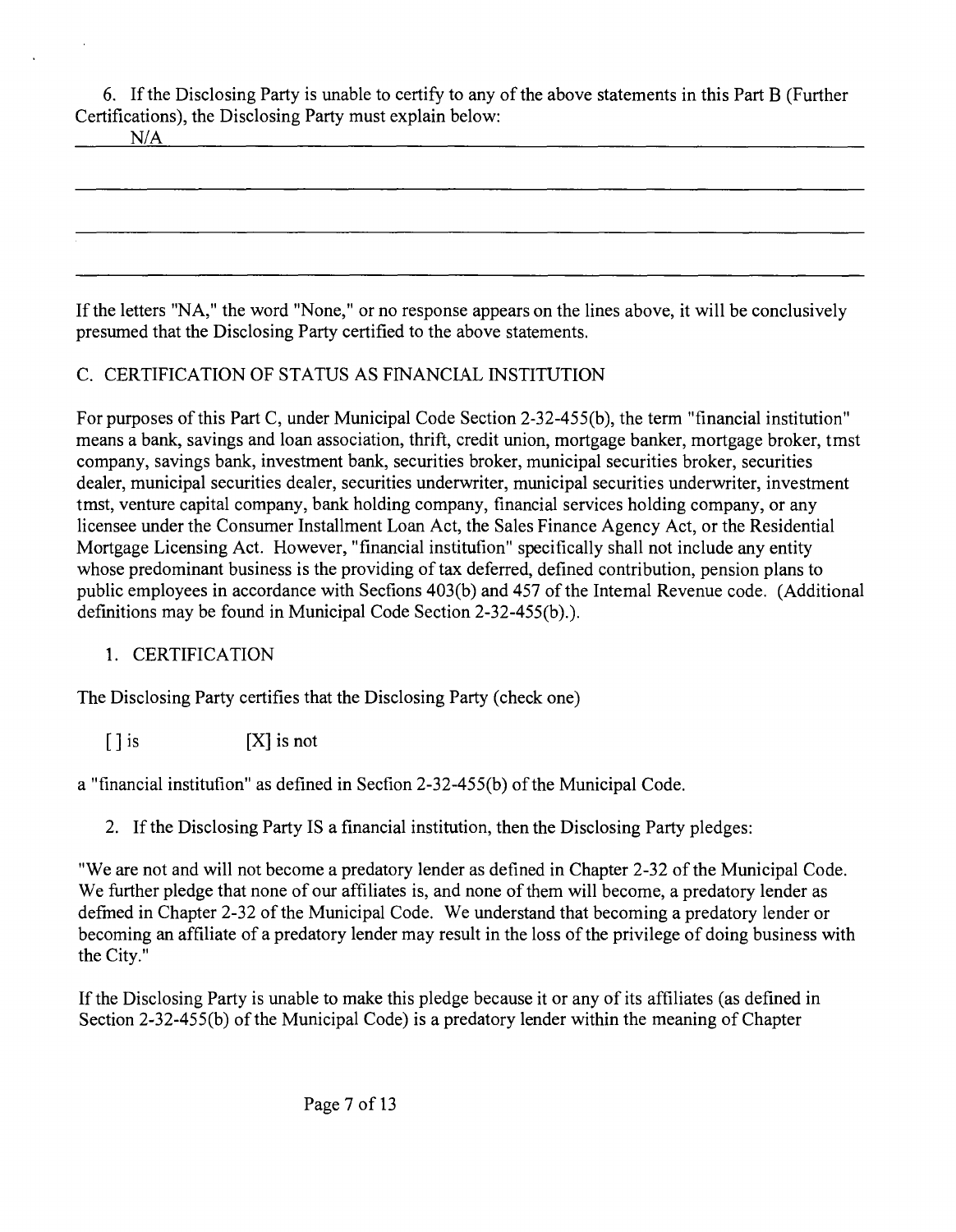2-32 of the Municipal Code, explain here (attach additional pages of necessary):

If the letters "NA," the word "None," or no response appears on the lines above, it will be conclusively presumed that the Disclosing Party certified to the above statements.

D. CERTIFICATION REGARDING INTEREST IN CITY BUSINESS

Any words or terms that are defined in Chapter 2-156 of the Municipal Code have the same meanings when used in this Part D.

1. In accordance with Secfion 2-156-110 of the Municipal Code: Does any official or employee of the City have a financial interest in his or her own name or in the name of any other person or entity in the Matter?

 $\begin{bmatrix} 1 & \text{Yes} \\ \end{bmatrix}$   $\begin{bmatrix} 1 & \text{No} \\ \end{bmatrix}$ 

NOTE: If you checked "Yes" to Item D.L, proceed to Items D.2. and D.3. If you checked "No" to Item D.1., proceed to Part E.

2. Unless sold pursuant to a process of competitive bidding, or otherwise permitted, no City elected official or employee shall have a fmancial interest in his or her own name or in the name of any other person or entity in the purchase of any property that (i) belongs to the City, or (ii) is sold for taxes or assessments, or (iii) is sold by virtue of iegal process at the suit of the City (collecfively, "City Property Sale"). Compensation for property taken pursuant to the City's eminent domain power does not constitute a financial interest within the meaning of this Part D.

Does the Matter involve a City Property Sale:

[] Yes [] No

3. If you checked "Yes" to Item D.2., provide the names and business addresses of the City officials or employees having such interest and identify the nature of such interest:

| Name | <b>Business Address</b> | Nature of Interest |
|------|-------------------------|--------------------|
|      |                         |                    |
|      |                         |                    |

4. The Disclosing Party fiarther certifies that no prohibited financial interest in the Matter will be acquired by any City official or employee.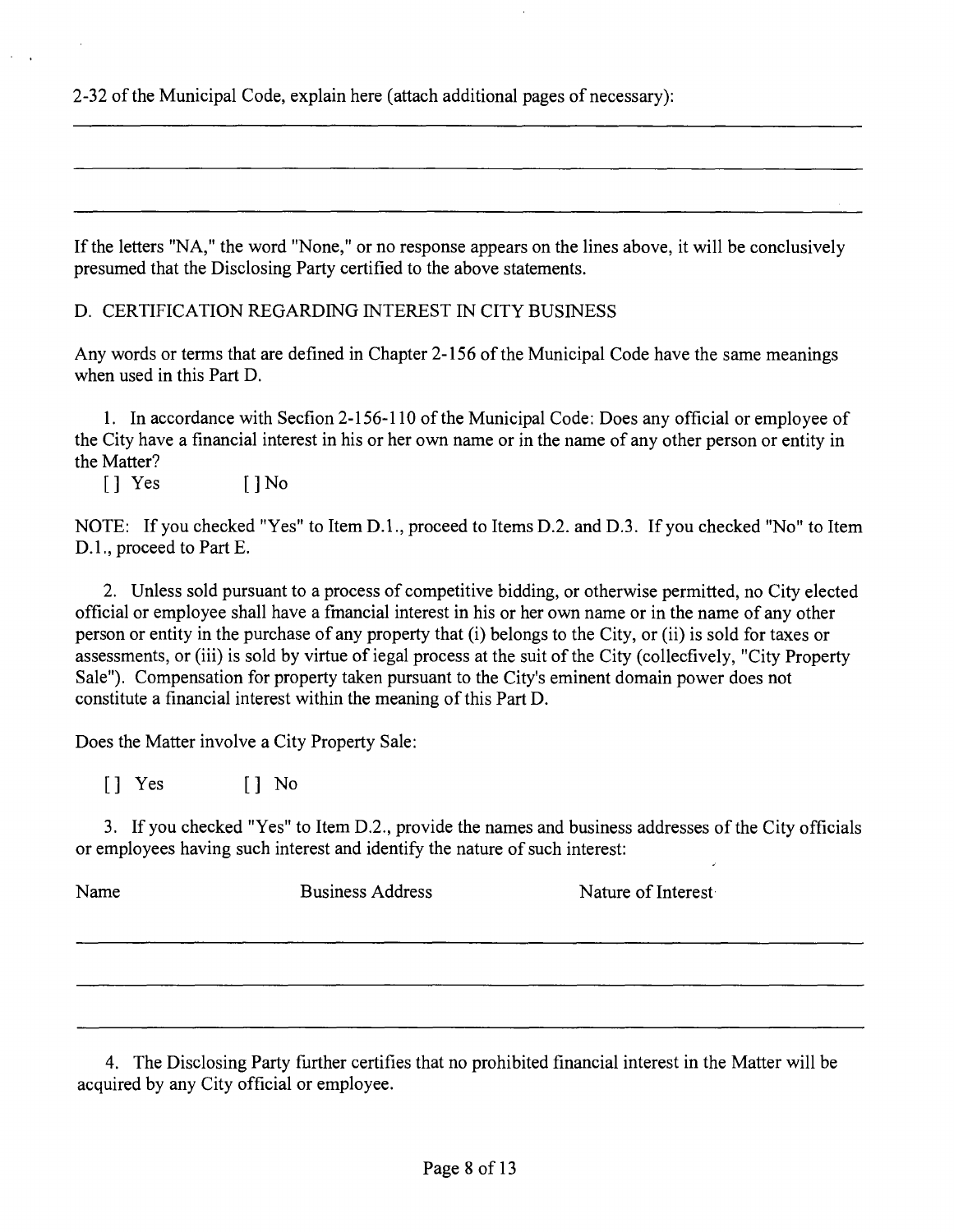### E. CERTIFICATION REGARDING SLAVERY ERA BUSINESS

The Disclosing Party has searched any and all records of the Disclosing Party and any and all predecessor entities for records of investments or profits from slavery, the slave industry, or slaveholder insurance policies from the slavery era (including insurance policies issued to slaveholders that provided coverage for damage to or injury or death of their slaves) and has disclosed in this EDS any and all such records to the City. In addition, the Disclosing Party must disclose the names of any and all slaves or slaveholders described in those records. Failure to comply with these disclosure requirements may make the Matter to which this EDS pertains voidable by the City.

Please check either 1. or 2. below. Ifthe Disclosing Party checks 2., the Disclosing Party must disclose below or in an attachment to this EDS all requisite information as set forth in that paragraph 2.

 $X$  1. The Disclosing Party verities that (a) the Disclosing Party has searched any and all records of the Disclosing Party and any and all predecessor entities for records of investments or profits from slavery, the slave industry, or slaveholder insurance policies, and (b) the Disclosing Party has found no records of investments or profits from slavery, the slave industry, or slaveholder insurance policies and no records of names of any slaves or slaveholders.

2. The Disclosing Party verifies that, as a result of conducting the search in step 1 (a) above, the Disclosing Party has found records relating to investments or profits from slavery, the slave industry, or slaveholder insurance policies and/or the names of any slaves or slaveholders. The Disclosing Party verifies that the following constitutes full disclosure of all such records:

### **SECTION VI ~ CERTIFICATIONS FOR FEDERALLY-FUNDED MATTERS**

NOTE: If the Matter is federally fimded, complete this Section VI. If the Matter is not federally funded, proceed to Section VII.

### A. CERTIFICATION REGARDING LOBBYING

1. List below the names of all persons or entities registered under the federal Lobbying Disclosure Act of 1995 who have made lobbying contacts on behalf of the Disclosing Party with respect to the Matter: (Begin list here, add sheets as necessary):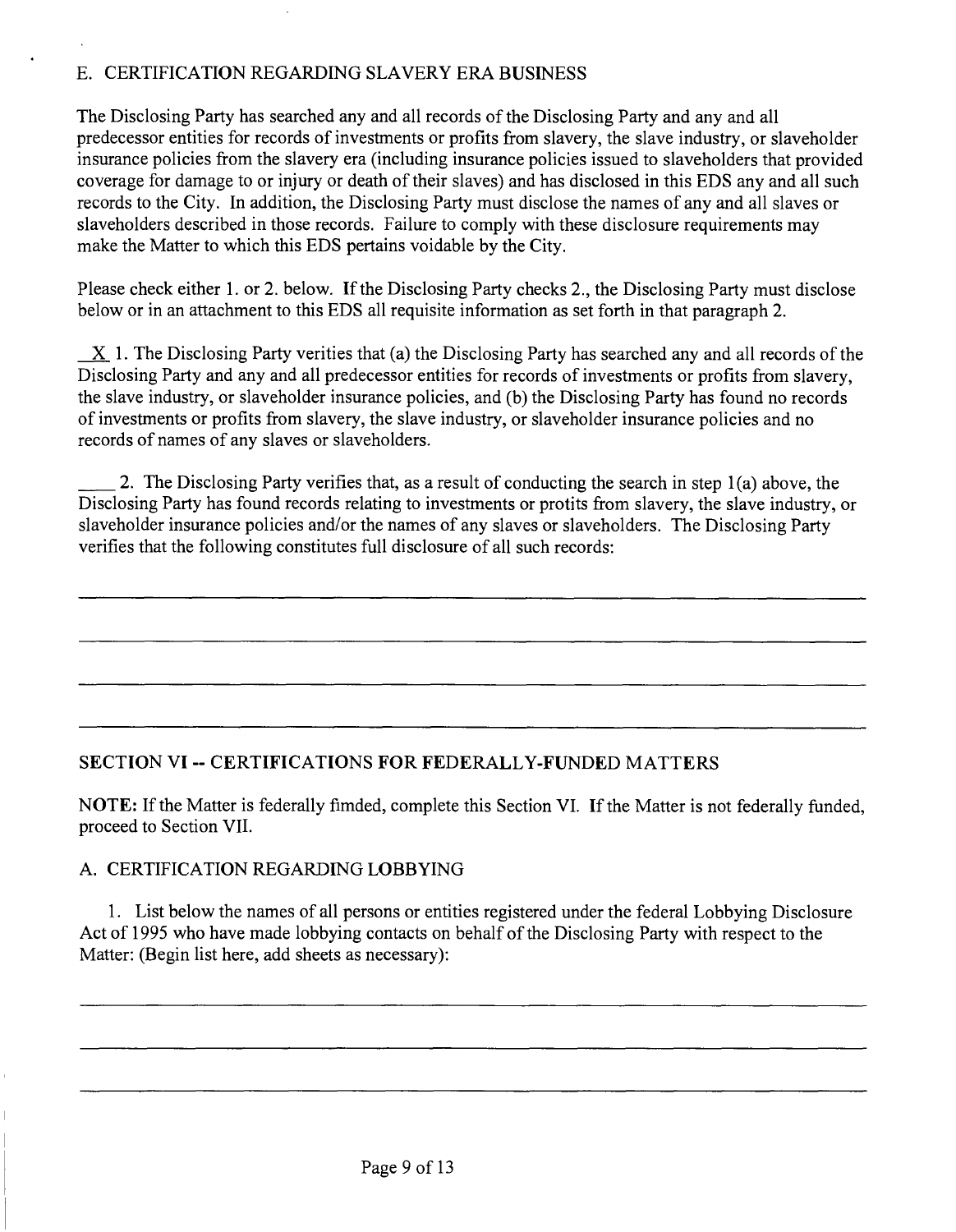(If no explanation appears or begins on the lines above, or if the letters "NA" or if the work "None" appear, it will be conclusively presumed that the Disclosing Party means that NO persons or enfities registered under the Lobbying Disclosure Act of 1995 have made lobbying contacts on behalf of the Disclosing Party with respect to the Matter.)

2. The Disclosing Party has not spent and will not expend any federally appropriated funds to pay any person or entity listed in Paragraph A.l . above for his or her lobbying activities or to pay any person or entity to influence or attempt to influence an officer or employee of any agency, as defined by applicable federal law, a member of Congress, an officer or employee of congress, or an employee of a member of Congress, in connection with the award of any federally funded contract, making any federally funded grant or loan, entering into any cooperative agreement, or to extend, continue, renew, amend, or modify and federally funded contract, grant, loan, or cooperative agreement.

3. The Disclosing Party will submit an updated certification at the end of each calendar quarter m which there occurs any event that materially affects the accuracy of the statements and information set forth in paragraphs A.1. and A.2. above.

If the Matter is federally funded and any funds other than federally appropriated funds have been or will be paid to any person or entity for influencing or attempting to influence an officer or employee of any agency (as defined by applicable federal law), a member of congress, an officer or employee of congress, or any employee of a member of congress in connection with the Matter, the Disclosing Party must complete and submit Standard Form-LLL, "Disclosure Form to Report Lobbying," in accordance with its instmctions. The form may be obtained online from the federal Office of Management and Budget (OMB) web site at http://www.whitehouse.gov/omb/grants/sflllin.pdf, linked on the page http://www.whitehouse.gov/omb/grants/grants\_forms.html.

4. The Disclosing Party certifies that either: (i) it is not an organization described in section  $501(c)(4)$  of the Intemal Revenue code of 1986; or (ii) it is an organization described in section  $501(c)(4)$  of the Intemal Revenue Code of 1986 but has not engaged and will not engage in "Lobbying" Activities".

5. If the Disclosing Party is the applicant, the Disclosing Party must obtain certifications equal in form and substance to paragraphs A.1. through A.4. above from all subcontractors before it awards any subcontract and the Disclosing Party must maintain all such subcontractors' certifications for the duration of the Matter and must make such certifications promptly available to the City upon request.

### B. CERTIFICATION REGARDING EQUAL EMPLOYMENT OPPORTUNITY

If the Matter is federally fimded, federal regulations require the Applicant and all proposed subcontractors to submit the following information with their bids or in writing at the outset of negotiations.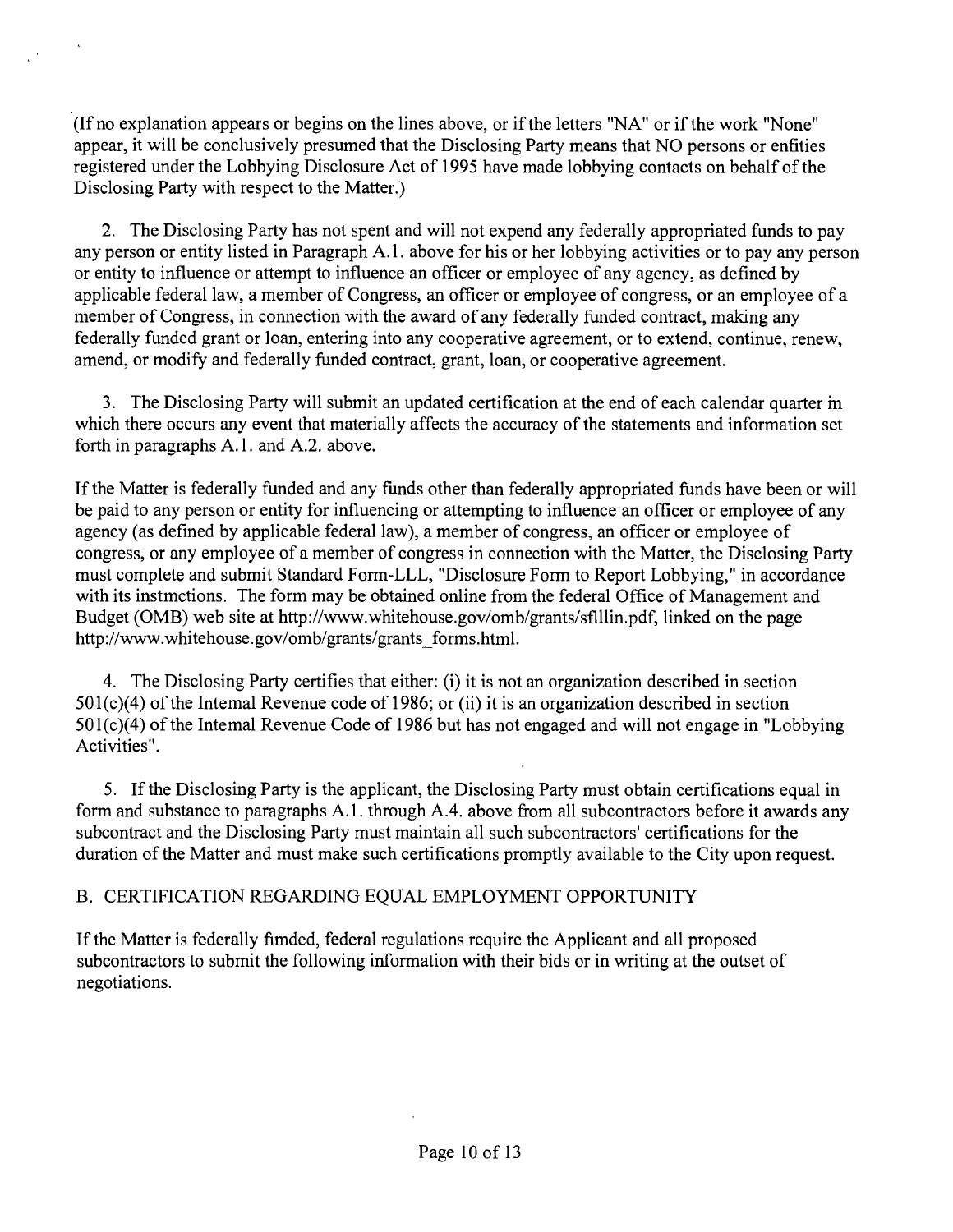Is the Disclosing Party the Applicant?

[]Yes [] No

If "Yes," answer the three questions below:

1. Have you developed and do you have on file affirmative action programs pursuant to applicable federal regulafions? (See 41 CFR Part 60-2).

[] Yes [] No

2. Have you filed with the Joint Reporting Committee, the Director of the Office of Federal contract Compliance Programs, or the Equal Employment Opportunity Commission all reports due under the applicable filing requirements?

[] Yes [] No

3. Have you participated in any previous contracts or subcontracts subject to the equal opportunity clause?

[] Yes [] No

If you checked "No" to question 1. or 1. above, please provide an explanation:

### **SECTION VII ~ ACKNOWLEDGMENTS, CONTRACT INCORPORATION, COMPLIANCE, PENALTIES, DISCLOSURE**

The Disclosing Party understand and agrees that:

A. By completing and filing this EDS, the Disclosing Party acknowledges and agrees, on behalf of itself and the persons or entities named in this EDS, that the City may investigate the creditworthiness of some or all of the persons or enfities named in this EDS.

B. The certifications, disclosures, and acknowledgments contained in this EDS will become part of any contract or other agreement between the Applicant and the City in connection with the Matter, whether procurement, City assistance, or other City action, and are material inducements to the City's execution of any contract or taking other action with respect to the Matter. The Disclosing Party understands that it must comply with all statutes, ordinances, and regulations on which this EDS is based.

C. The City's Govemmental Ethics and Campaign Financing Ordinances, Chapters 2-156 and 2-164 of the Municipal Code, impose certain duties and obligations on persons or entities seeking City contracts, work, business, or transactions. The fiill text of these ordinances and a training program is available on line at www.cityofchicago.org/Ethics, and may also be obtained from the City's Board of Ethics, 740 N. Sedgwick St., Suite 500, Chicago, IL 60610, (312) 744-9660. The Disclosing Party must comply fully with the applicable ordinances.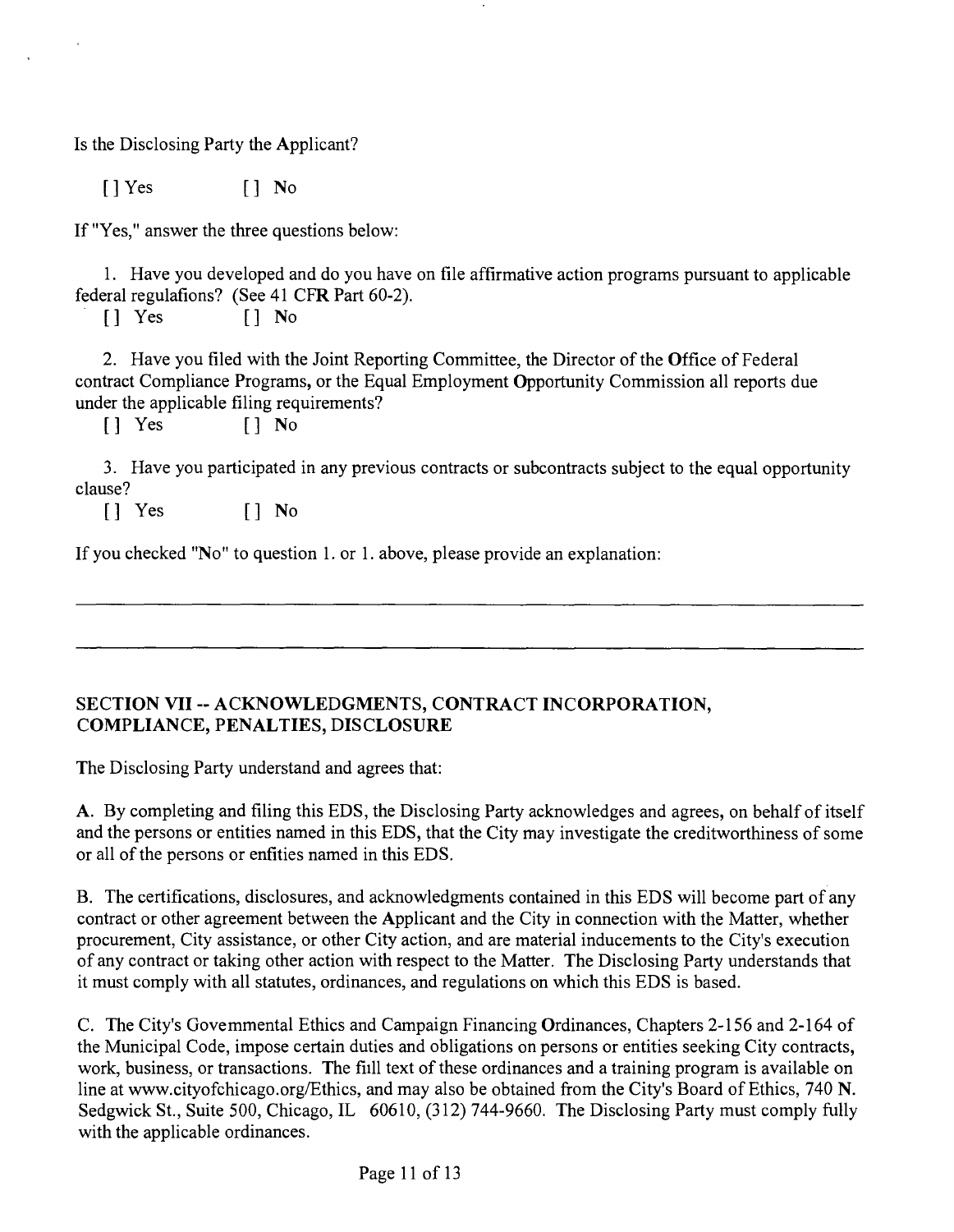D. If the City determines that any information provided in this EDS is false, incomplete or inaccurate, any contract or other agreement in cormection with which it is submitted may be rescinded or be void or voidable, and the City may pursue any remedies under the contract or agreement (if not rescinded, void or voidable), at law, or in equity, including terminating the Disclosing Party's participation in the Matter and/or declining to allow the Disclosing Party to participate in other transactions with the City. Remedies at law for a false statement of material fact may include incarceration and an award to the City of treble damages.

E. It is the City's policy to make this document available to the public on its Intemet site and/or upon request. Some or all of the information provided on this EDS and any attachments to this EDS may be made available to the public on the Intemet, in response to a Freedom of Information Act request, or otherwise. By completing and signing this EDS, the Disclosing Party waives and releases any possible rights or claims which it may have against the City in connection with the public release of information contained in this EDS and also authorizes the City to verify the accuracy of any information submitted in this EDS.

F. The information provided in this EDS must be kept current. In the event of changes, the Disclosing Party must supplement this EDS up to the time the City takes action on the Matter. If the Matter is a contract being handled by the City's Department of Procurement Services, the Disclosing Party must update this EDS as the contract requires.

The Disclosing Party represents and warrants that:

G. The Disclosing Party has not withheld or reserved any disclosures as to economic interests in the Disclosing Party, or as to the Matter, or any information, data or plan as to the intended use or purpose for which the Applicant seeks City Council or other City agency action.

For purposes of the certifications in H.1. and H.2. below, the term "aftiliate" means any person or entity that, directly or indirectly: controls the Disclosing Party, is controlled by the Disclosing Party, or is, with the Disclosing Party, under common control of another person or entity. Indicia of control include, without limitation: interlocking management or ownership; identity of interest among family members; shared facilities and equipment; common use of employees; or organization of a business entity following the ineligibility of a business entity to do business with the federal govemment or a state or local government, including the City, using substantially the same management, ownership, or principals as the ineligible entity.

H.1. The Disclosing Party is not delinquent in the payment of any tax administered by the Illinois Department of Revenue, nor are the Disclosing Party or its affiliates delinquent in paying any fine, fee, tax or other charge owed to the City. This includes, but is not limited to, all water charges, sewer charges, license fees, parking tickets, property taxes or sales taxes.

H.2. If the Disclosing Party is the Applicant, the Disclosing Party and its affiliates will not use, nor permit their subcontractors to use, any facility on the U. S. EPA's List of Violating Facilities in connection with the Matter for the duration of time that such facility remains on the list.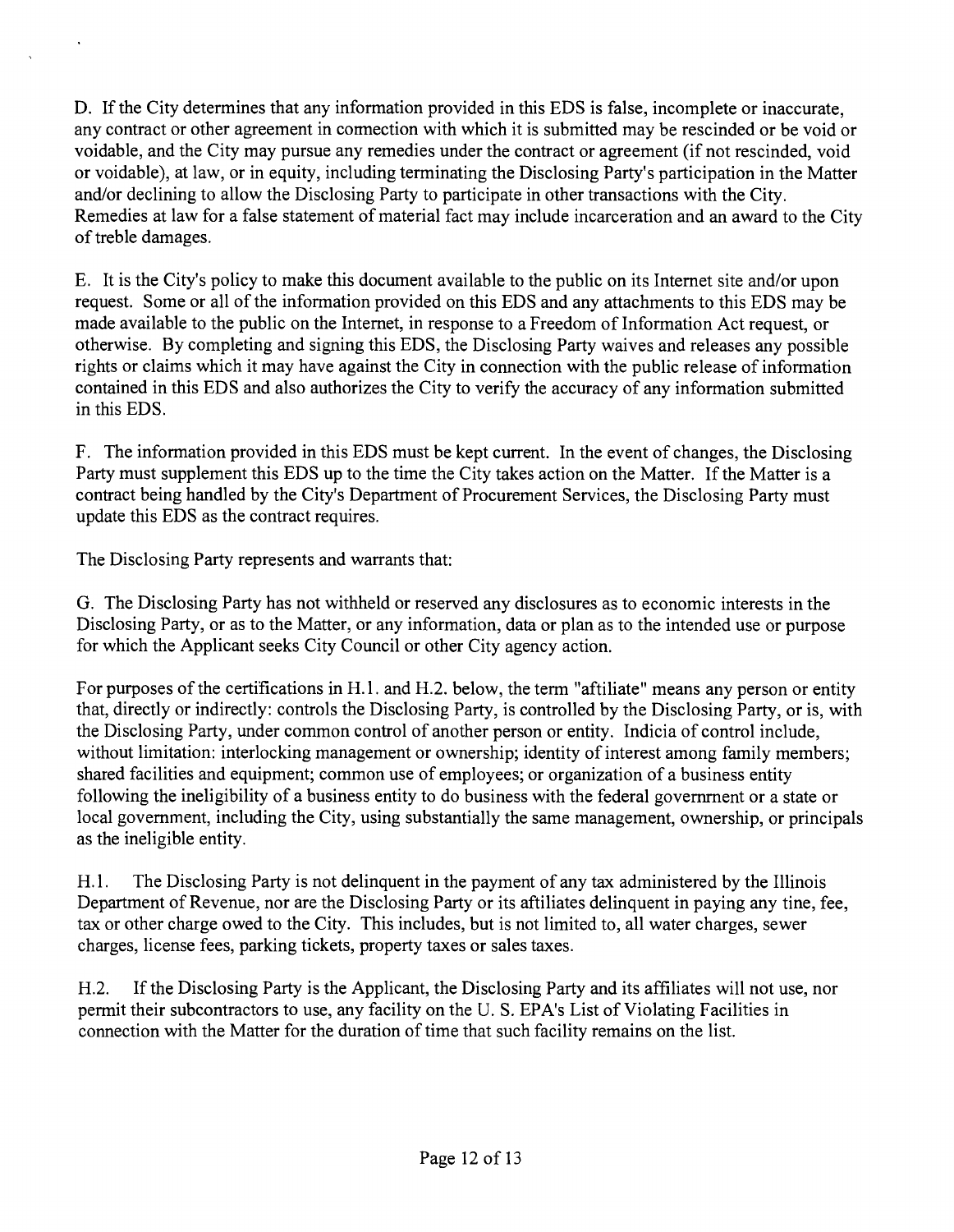H.3. If the Disclosing Party is the Applicant, the Disclosing Party will obtain from any contractors/subcontractors hired or to be hired in cormection with the Matter certifications equal in form and substance to those in H.l. and H.2. above and will not, without the prior written consent of the City, use any such contractor/subcontractor that does not provide such certifications or that the Disclosing Party has reason to believe has not provided or cannot provide truthfiil certificafions.

NOTE: If the Disclosing Party cannot certify as to any of the items in H.L, H.2. or H.3. above, an explanatory statement must be attached to this EDS.

### **CERTIFICATION**

Under penalty of perjury, the person signing below: (1) warrants that he/she is authorized to execute this EDS on behalf of the Disclosing Party, and (2) warrants that all certifications and statements contained in this EDS are tme, accurate and complete as of the date fumished to the City.

2034-2038 N Sheffield LLC (Print or type name of Disclosing Party)

By:

(Sign here)

Gregory S. Bates (Print or type name of person signing)

Member (Print or type title of person signing)

Date:

(Sign he

Lizeth Bates (Print or type name of person signing)

Member (Print or type title of person signing)

| Signed and swom to before me on (date) $\frac{\hbar}{\sqrt{8}}$ |  | , at Cook County, |
|-----------------------------------------------------------------|--|-------------------|
| Illinois.                                                       |  |                   |

Health Hasenmill Notary Public

Commission expires:  $\frac{1}{\sqrt{3}}$ 

| mmmmmmmm                          |  |
|-----------------------------------|--|
| <b>OFFICIAL SEAL</b>              |  |
| <b>HEATHER HASENMILLER</b>        |  |
| NOTARY PUBLIC - STATE OF ILLINOIS |  |
| MY COMMISSION EXPIRES:11/13/11    |  |
|                                   |  |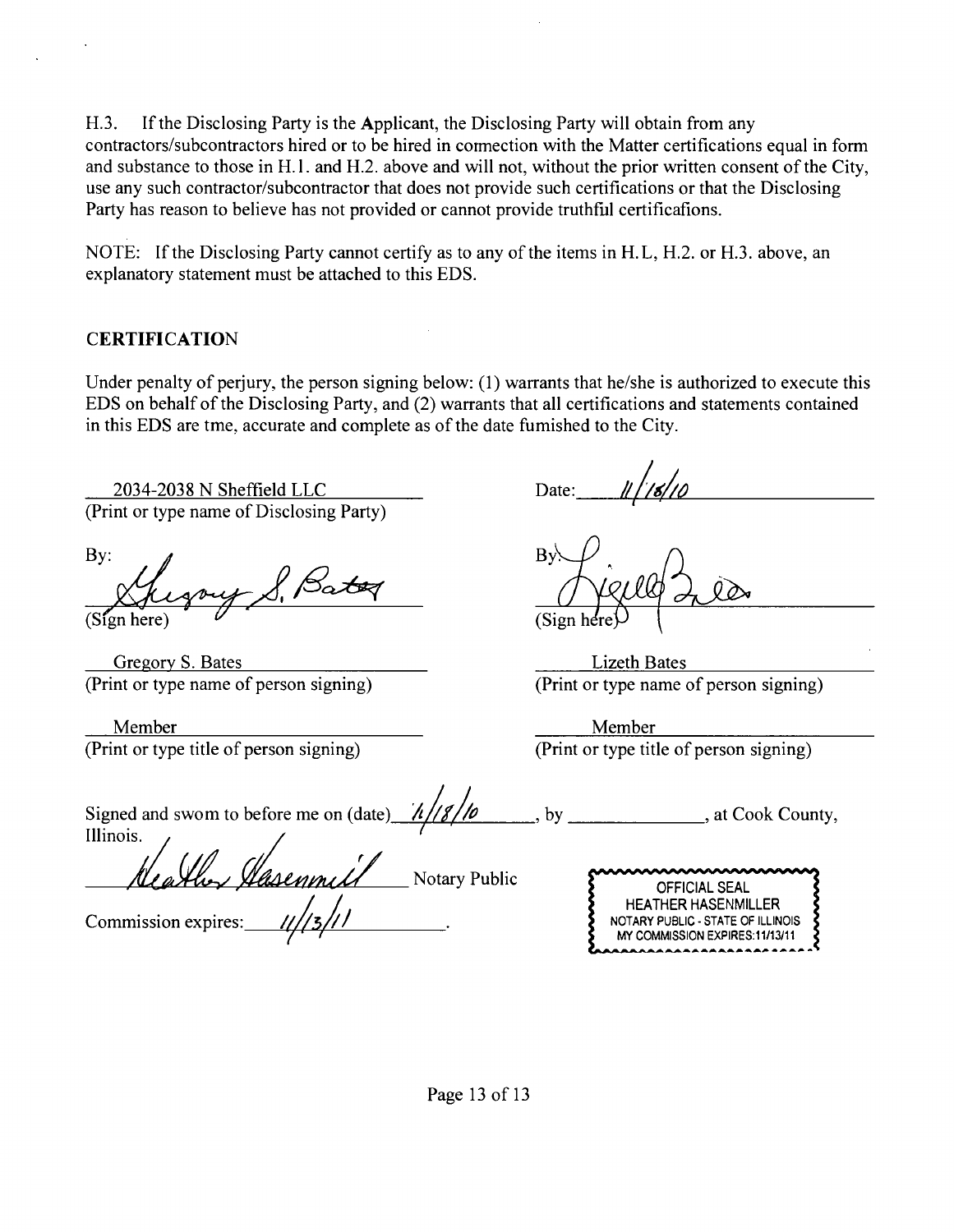### **CITY OF CHICAGO ECONOMIC DISCLOSURE STATEMENT AND AFFIDAVIT APPENDIX A**

### **FAMILIAL RELATIONSHIPS WITH ELECTED CITY OFFICIALS AND DEPARTMENT HEADS**

**This Appendix is to be completed only by (a) the Applicant, and (b) any legal entity which has a direct ownership interest in the Applicant exceeding 7.5 percent. It is not to be completed by any legal entity which has only an indirect ownership interest in the Applicant.** 

Under Municipal Code Section 2-154-015, the Disclosing Party must disclose whether such Disclosing Party or any "Applicable Party" or any Spouse or Domestic Partner thereof currently has a "familial relationship" with any elected city official or department head. A "familial relationship" exists if, as of the date this EDS is signed, the Disclosing Party or any "Applicable Party" or any Spouse or Domestic Partner thereof is related, by blood or adoption, to the mayor, any alderman, the city clerk, the city treasurer, or any city department head as parent, child, brother or sister, aunt or uncle, niece or nephew, grandparent, grandchild, father-in-law, mother-in-law, son-in-law, daughter-in-law, stepfather or stepmother, stepson or stepdaughter, stepbrother or stepsister or half-brother or half-sister.

"Applicable Part" means (1) all corporate officers of the Disclosing Party, if the Disclosing Party is a corporation; all partners of the Disclosing party, if the Disclosing Party is a general partnership; all general partners and limited partners of the Disclosing Party, if the Disclosing Party is a limited partnership; all managers, managing members and member of the Disclosing Party, if the Disclosing Party is a limited liability company; (2) all principal officers of the Disclosing Party; and (3) any person having more than a 7.5 percent ownership interest in the Disclosing Party. "Principal officers" means the president, chief operating officer, executive director, chief fmancial officer, treasurer or secretary of a legal entity or any person exercising similar authority.

Does the Disclosing Party or any "Applicable Party" or any Spouse or Domestic Partner thereof currently have a "familial relationship" with an elected city official or department head?



If yes, please identify below  $(1)$  the name and title of such person,  $(2)$  the name of the legal entity to which such person is connected; (3) the name and title of the elected city official or department head to